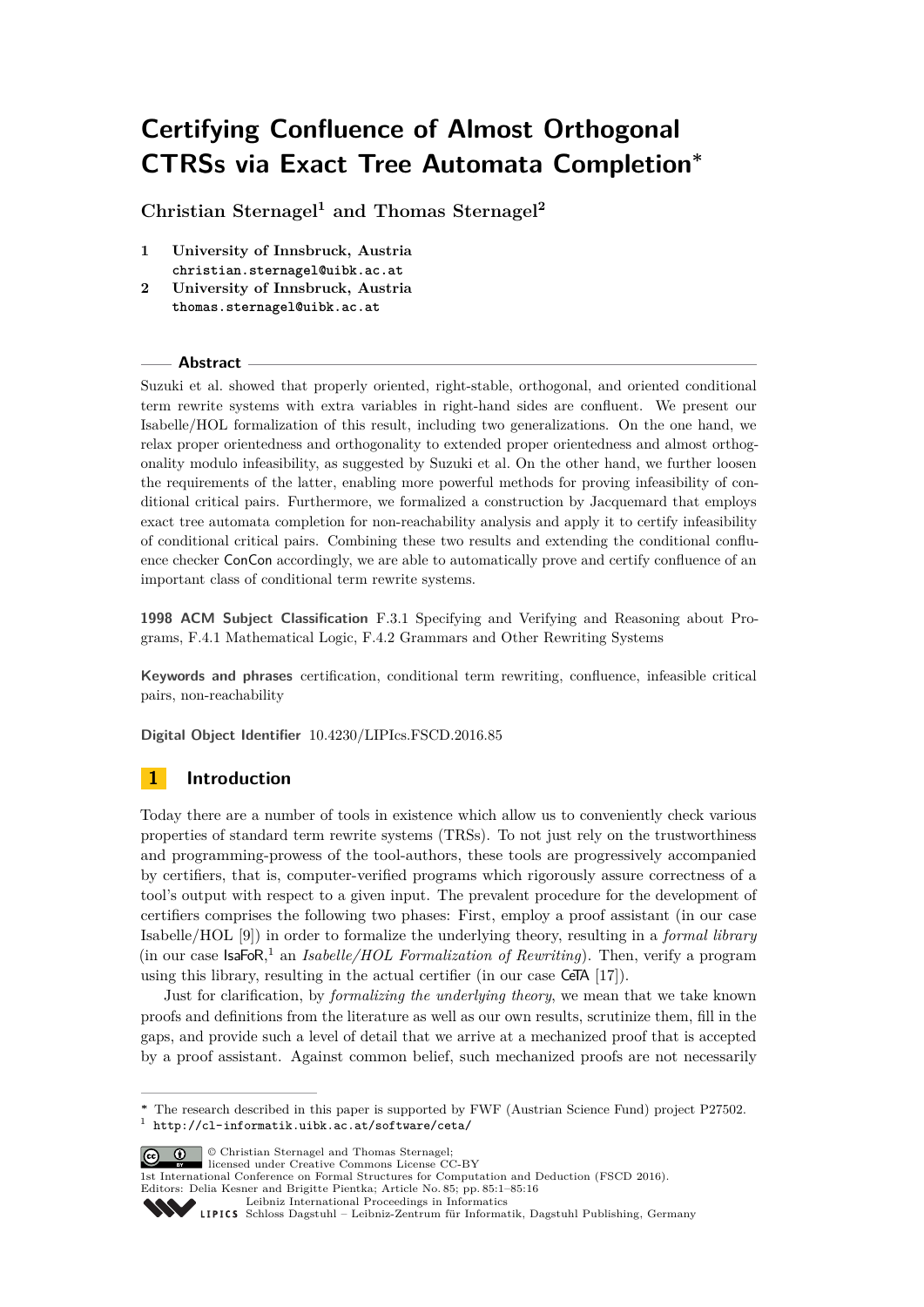# **85:2 Certifying Confluence of Almost Orthogonal CTRSs**

inscrutable to humans. On the contrary, especially Isabelle/HOL's *proof documents* are highly structured and, provided some practice, are sometimes easier to follow than their paperoriginals (for the best reading experience we recommend Isabelle/jEdit [\[19\]](#page-15-2) for browsing). More often than not, at least some minor inaccuracies and sometimes even proper errors in published proofs are exposed during the process of formalization (e.g., in previous work [\[14\]](#page-15-3) one of the authors detected a missing left-linearity assumption in some of his yet earlier work [\[11\]](#page-14-1)). So the benefits of formalization are threefold:

- **1.** By scrutinizing known results, we gain a better understanding and clarify inaccuracies and sometimes even correct errors.
- **2.** We obtain computer-checkable theories which may be used to generate certifiers for the underlying results as well as to build new results on top of them.
- **3.** Using such certifiers we are able to increase the reliability of tools that build on the formalized theory and also expose errors in the tools themselves.

As mentioned earlier the formalization of standard term rewriting is ongoing work since almost a decade, with many widely used results.

Ultimately we strife to establish the same state of the art for conditional term rewrite systems (CTRSs). We already embarked on this journey in [\[12\]](#page-14-2) and further this enterprise by generalizing and extending our previous work.

The developments we describe in this article are part of the **IsaFoR** library and are freely available for inspection, see theories [Conditional\\_Rewriting/Level\\_Confluence.thy](http://cl2-informatik.uibk.ac.at/rewriting/mercurial.cgi/IsaFoR/file/15b94f4b3d9b/thys/Conditional_Rewriting/Level_Confluence.thy) and [Tree\\_Automata/Exact\\_Tree\\_Automata\\_Completion.thy](http://cl2-informatik.uibk.ac.at/rewriting/mercurial.cgi/IsaFoR/file/15b94f4b3d9b/thys/Tree_Automata/Exact_Tree_Automata_Completion.thy) and their \*\_Impl.thy variants.

**Contribution** The following three tasks are the original contributions of this work. We already formalized the result that right-stable, properly oriented, almost orthogonal, oriented 3-CTRSs are confluent by Suzuki et al. [\[16\]](#page-15-4) in previous work [\[12\]](#page-14-2). (1) Here, we extend the syntactical part of the criterion to be applicable to *extended properly oriented* CTRSs. Moreover, we revisit the definition of *almost orthogonality* and relax it in a way that we now may employ new infeasibility criteria (Sections [3](#page-3-0) and [4.3\)](#page-10-0). Moreover, we shortly revisit non-reachability and non-joinability via tcap (Section [4.1\)](#page-6-0) with an eye towards certification. (2) Additionally, we formalized the known result that reachability is decidable for linear and growing TRSs by Jacquemard [\[8\]](#page-14-3) (Section [4.2\)](#page-6-1). We use this to check for infeasibility of conditional critical pairs. (3) Finally, we incorporated the above findings in the certifier CeTA (Section [4.3\)](#page-10-0) as well as the conditional confluence checker ConCon [\[15\]](#page-15-5) (Section [5\)](#page-12-0), so we are able to certify a large portion of the confluence proofs which are generated by ConCon.

**Related Work** Felgenhauer and Thiemann [\[3\]](#page-14-4) formalize so called state-compatible automata and thereby also show that it is decidable if a regular tree language is closed under rewriting. This is also part of IsaFoR and loosely related to our work. In the yearly confluence competition<sup>[2](#page-1-0)</sup> confluence checkers for various flavors of term rewriting (like CO3, CoScart, and ConCon for conditional rewriting [\[18\]](#page-15-6)) compete in different categories. However, at the time of writing none of the other conditional confluence tools supports certification.

<span id="page-1-0"></span> $^2$  <http://coco.nue.riec.tohoku.ac.jp>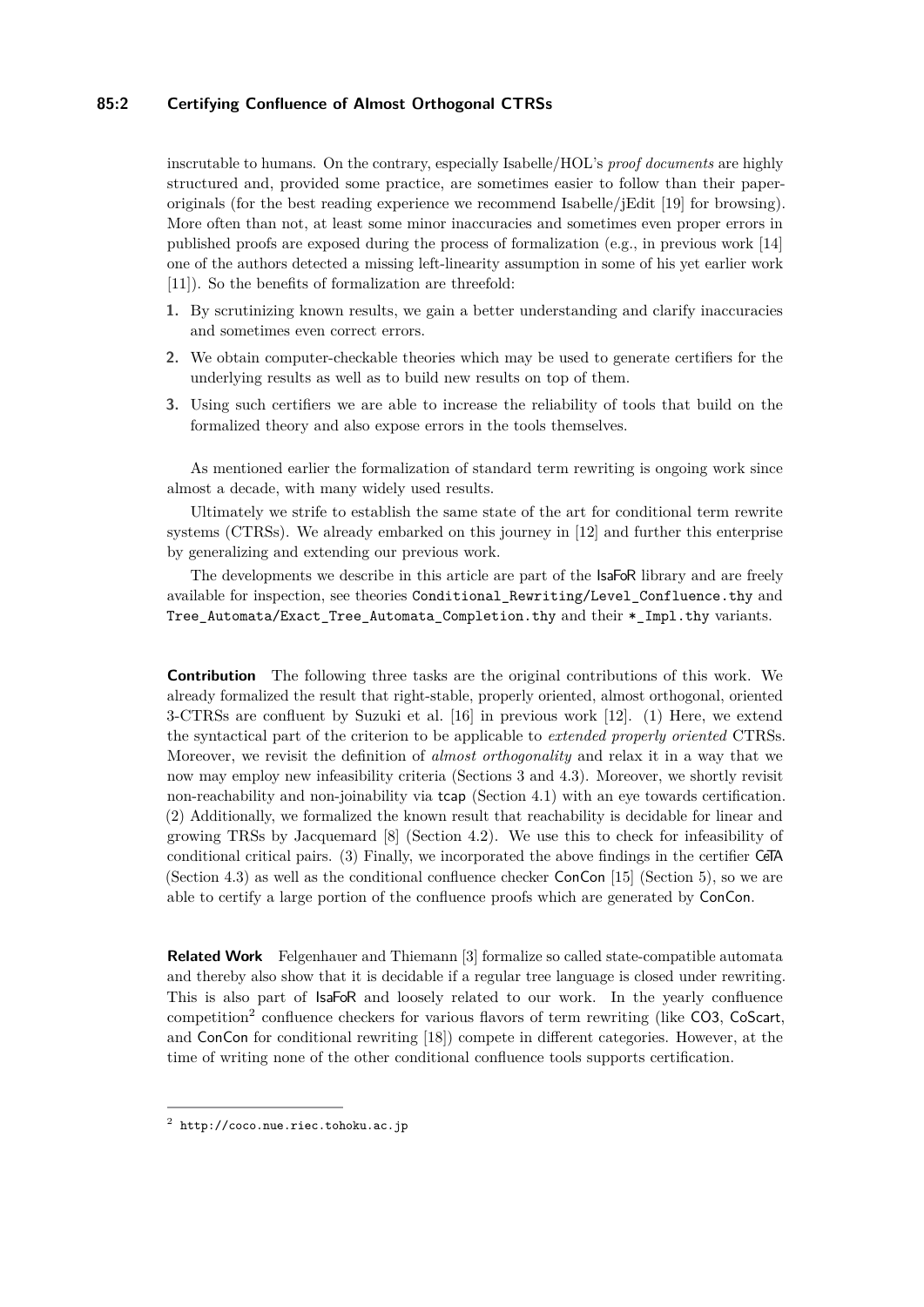We assume familiarity with the basic notions of (conditional) term rewriting [\[2,](#page-14-5) [10\]](#page-14-6), but shortly recapitulate terminology and notation that we use in the remainder.

Given two arbitrary binary relations  $\rightarrow_{\alpha}$  and  $\rightarrow_{\beta}$ , we write  $_{\alpha} \leftarrow, \rightarrow_{\alpha}^{+}$ ,  $\rightarrow_{\alpha}^{*}$  for the *inverse*, the *transitive closure*, and the *reflexive transitive closure* of  $\rightarrow_{\alpha}$ , respectively. Moreover, the relations  $\alpha^* \leftarrow \alpha \rightarrow^*_{\beta}$  and  $\rightarrow^*_{\beta} \alpha \leftarrow \alpha$  are called *meetability* and *joinability*. We say that  $\rightarrow_{\alpha}$  and  $\rightarrow$ <sub>*β*</sub> *commute* whenever  $\alpha^* \leftarrow \cdots \rightarrow^*_{\beta} \subseteq \rightarrow^*_{\beta} \cdots \alpha^*$  holds. The same property is called *confluence*, in case  $\alpha$  and  $\beta$  coincide. Given a set *B* we define the set of ancestors with respect to  $\rightarrow_{\alpha}$  by  $(\rightarrow_{\alpha})[B] = \{a \mid \exists b \in B \ldotp a \rightarrow_{\alpha} b\}.$ 

We use  $V(\cdot)$  to denote the set of variables occurring in a given syntactic object, like a term, a pair of terms, a list of terms, etc. The set of terms  $\mathcal{T}(\mathcal{F}, \mathcal{V})$  over a given signature of function symbols F and set of variables V is defined inductively:  $x \in \mathcal{T}(\mathcal{F}, \mathcal{V})$  for all variables  $x \in V$ , and for every *n*-ary function symbol  $f \in \mathcal{F}$  and terms  $t_1, \ldots, t_n \in \mathcal{T}(\mathcal{F}, V)$ also  $f(t_1, \ldots, t_n) \in \mathcal{T}(\mathcal{F}, \mathcal{V})$ . A term *t* is called *ground* if  $\mathcal{V}(t) = \emptyset$ . The set of ground terms over F is denoted by  $\mathcal{T}(\mathcal{F})$  and the set of ground instances of a term t over a fixed signature is denoted by  $\Sigma(t)$ . We say that terms *s* and *t unify*, written  $s \sim t$ , if  $s\sigma = t\sigma$ for some substitution  $\sigma$ . For brevity, we speak about non-reachability, non-meetability, and non-joinability of two terms *s* and *t*, when we actually mean that the respective property holds for arbitrary substitution instances  $s\sigma$  and  $t\tau$ . The tcap function [\[6\]](#page-14-7) approximates the topmost part of a term, its "cap," that does not change under rewriting (we defer a formal definition until Section [4.1\)](#page-6-0). It is well known that  $\text{tcap}(s) \nsim t$  implies non-reachability of *t* from *s*.

For the purposes of this paper a *rewrite rule* (or just *rule*) is a pair of terms, written  $\ell \to r$ , whose left-hand side is not a variable (meaning that extra variables in right-hand sides are explicitly allowed). A *conditional rewrite rule* is additionally equipped with a list of pairs of terms, written  $c = s_1 \approx t_1, \ldots, s_k \approx t_k$ , and called its *conditions*. Let  $c_i$  denote the first *i* conditions of *c* and  $c_{i,j}$  the list of conditions  $s_i \approx t_i, \ldots, s_j \approx t_j$ . A *(conditional) term rewrite system* R is a set of (conditional) rewrite rules. A CTRS which allows for extra variables in right-hand sides of rules is called a *3-CTRS* (formally,  $\mathcal{V}(r) \subset \mathcal{V}(\ell, c)$ ) for all  $\ell \to r \Leftarrow c \in \mathcal{R}$ ). We restrict our attention to *oriented* CTRSs, i.e., where conditions are interpreted as reachability requirements. The rewrite relation induced by an oriented CTRS  $\mathcal{R}$  is structured into *levels*. For each level *i*, a TRS  $\mathcal{R}_i$  is defined recursively as follows:  $\mathcal{R}_0 = \varnothing$ , and  $\mathcal{R}_{i+1} = \{ \ell \sigma \to r\sigma \mid \ell \to r \Leftarrow c \in \mathcal{R}, \forall s \approx t \in c. s\sigma \to_{\mathcal{R}_i}^* t\sigma \}.$  For brevity, we write  $\rightarrow_n$  for the rewrite relation of  $\mathcal{R}_n$  whenever  $\mathcal R$  is clear from the context. Furthermore, we write  $\sigma, n \vdash c$ , whenever  $s\sigma \rightarrow_n^* t\sigma$  for all  $s \approx t$  in *c*. By dropping all conditions from a CTRS R we obtain its *underlying TRS*, denoted  $\mathcal{R}_u$ . Note that  $\rightarrow_{\mathcal{R}} \subseteq \rightarrow_{\mathcal{R}_u}$ .

Two variable-disjoint variants of rules  $\ell_1 \to r_1 \Leftarrow c_1$  and  $\ell_2 \to r_2 \Leftarrow c_2$  in R such that  $\ell_1|_p \notin V$  and  $\ell_1|_p \mu = \ell_2 \mu$  with most general unifier (mgu)  $\mu$ , constitute a *conditional overlap*. A conditional overlap that does not result from overlapping two variants of the same rule at the root, gives rise to a *conditional critical pair* (CCP)  $r_1 \mu \approx r_1 [r_2]_p \mu \Leftarrow c_1 \mu, c_2 \mu$ . A CCP  $s \approx t \leq c$  is said to be *infeasible* if its conditions cannot be satisfied by any substitution  $\sigma$ . We sometimes use rules, overlaps, critical pairs, etc. without the addendum "conditional."

We consider bottom-up non-deterministic finite tree automata (TA)  $\mathcal{A} = \langle \mathcal{F}, Q, Q_f, \Delta \rangle$ where F is a signature, Q a set of states disjoint from the signature,  $Q_f \subseteq Q$  the set of final states, and  $\Delta$  a set of transitions of the shape  $f(q_1, \ldots, q_n) \rightarrow q$  with  $f \in \mathcal{F}$ and  $q_1, \ldots, q_n, q \in Q$  or  $q \to p$  with  $q, p \in Q$ . The language of a TA A is given by *L*(*A*) = {*t* ∈  $\mathcal{T}(\mathcal{F})$  | ∃*q* ∈  $Q_f$ . *t* →<sup>\*</sup><sub>*A*</sub> *q*}. We say that a set of ground terms *E* is *regular* if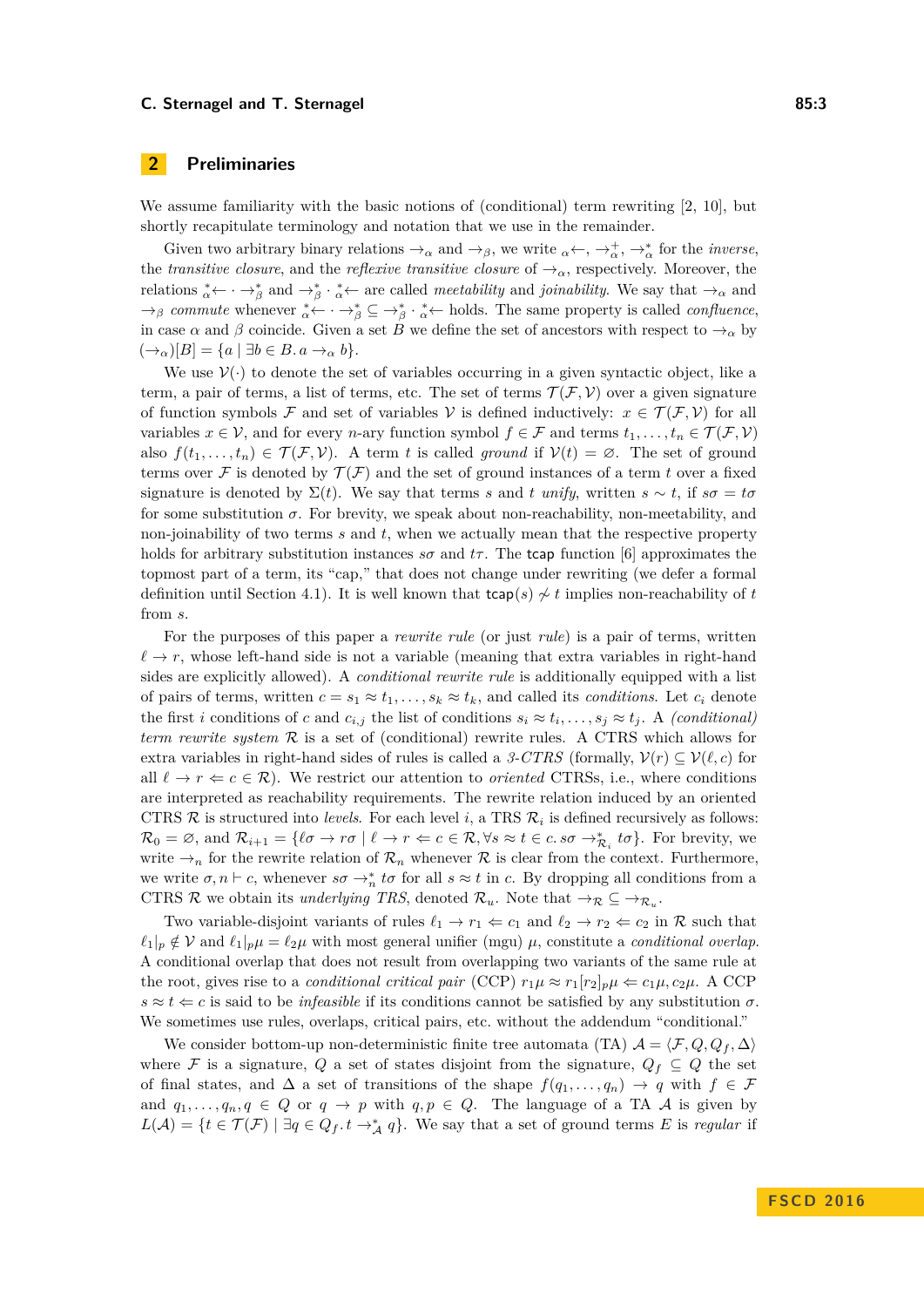## **85:4 Certifying Confluence of Almost Orthogonal CTRSs**

there is a TA  $\mathcal A$  such that  $L(\mathcal A) = E$ . A substitution from variables to states is called a *state substitution*. A TRS R is called *growing* if for all  $\ell \to r \in \mathcal{R}$  the variables in  $\mathcal{V}(\ell) \cap \mathcal{V}(r)$ occur at depth at most 1 in  $\ell$  (cf. [\[8\]](#page-14-3)). Given a TRS  $\mathcal R$  the *linear growing approximation* [8] is defined as any linear growing TRS obtained from  $R$  by linearizing the left-hand sides, renaming the variables in the right-hand sides that occur at a depth greater than one in the corresponding left-hand side, and finally also linearizing the right-hand sides.

# <span id="page-3-0"></span>**3 An Enhanced Criterion for Level-Confluence of CTRSs**

Level-confluence of a CTRS  $\mathcal R$  is the property that  $\mathcal R_n$  is confluent for each level *n*. Clearly, level-confluence implies confluence (take the maximum of the two levels employed in a peak).

The following purely syntactic criterion for level-confluence of (possibly nonterminating) oriented CTRSs with extra variables in right-hand sides was given by Suzuki et al.

<span id="page-3-1"></span>▶ Lemma 1 (Suzuki et al. [\[16,](#page-15-4) Corollary 4.7]). *Orthogonal, properly oriented, right-stable,* and oriented 3-CTRSs are level-confluent.

In earlier work [\[12\]](#page-14-2) we formalized Lemma [1](#page-3-1) in Isabelle/HOL and extended it from orthogonal to almost orthogonal CTRSs with infeasible critical pairs. In the following we present a relaxation of *almost orthogonality modulo infeasibility* that allows us to conclude non-meetability from non-joinability when showing infeasibility of conditional overlaps.

<span id="page-3-4"></span> $\triangleright$  **Definition 2** (Almost Orthogonality modulo Infeasibility). A left-linear CTRS  $\mathcal{R}$  is *almost orthogonal (modulo infeasibility)* if each overlap between rules  $\ell_1 \to r_1 \Leftarrow c_1$  and  $\ell_2 \to r_2 \Leftarrow c_2$ with mgu  $\mu$  at position  $p$  either

- **1.** results from overlapping two variants of the same rule at the root, or
- <span id="page-3-2"></span>**2.** is trivial (i.e.,  $p = \epsilon$  and  $r_1\mu = r_2\mu$ ), or
- <span id="page-3-3"></span>**3.** is infeasible in the following sense: for arbitrary *m* and *n*, whenever levels *m* and *n* commute, then it is impossible to satisfy the conditions stemming from the first rule on level *m* and at the same time the conditions stemming from the second rule on level *n*. More formally:  $\forall m \, n. \left( \frac{*}{m} \leftarrow \cdots \rightarrow_n^* \subseteq \rightarrow_n^* \cdot \frac{*}{m} \leftarrow \implies \nexists \sigma. m, \sigma \vdash c_1 \mu \wedge n, \sigma \vdash c_2 \mu \right)$ .

Note that without **[2](#page-3-2)** and **[3](#page-3-3)**, Definition [2](#page-3-4) corresponds to plain orthogonality. Also note that by dropping **[3](#page-3-3)**, Definition [2](#page-3-4) reduces to the definition of *almost orthogonality* given by Hanus [\[7\]](#page-14-8). In our original definition of *almost orthogonality modulo infeasibility* [\[12\]](#page-14-2), **[3](#page-3-3)** is the stronger requirement that the conditions of the resulting critical pair are infeasible (i.e.,  $\sharp \sigma n.n, \sigma \vdash c_1\mu, c_2\mu$ . In the following, whenever we talk about *almost orthogonality* we mean Definition [2.](#page-3-4)

Observe that the level-commutation<sup>[3](#page-3-5)</sup> assumption of the third alternative in Definition  $2$ allows us to reduce non-meetability to non-joinability. That this is useful in practice is shown by the following example.

► Example 3 (Non-meetability via tcap). Consider the CTRS consisting of the two rules  $\{f(x) \rightarrow a \leftarrow x \approx a, f(x) \rightarrow b \leftarrow x \approx b\}$  which has the critical pair  $a \approx b \leftarrow x \approx a, x \approx b$ . Since  $\text{trap}(\text{cs}(x, x)) = \text{cs}(y, z) \sim \text{cs}(a, b)$ , where cs is an auxiliary function symbol, we cannot conclude infeasibility via non-reachability analysis using tcap. However, tcap(a) =  $a \nsim b$  = tcap(b) shows non-joinability of a and b. By **[3](#page-3-3)** this shows non-meetability of a and b and thereby infeasibility of the critical pair.

<span id="page-3-5"></span><sup>3</sup> While this is called *shallow confluence* in the literature, we believe that *level-commutation* is a better, since more descriptive, name.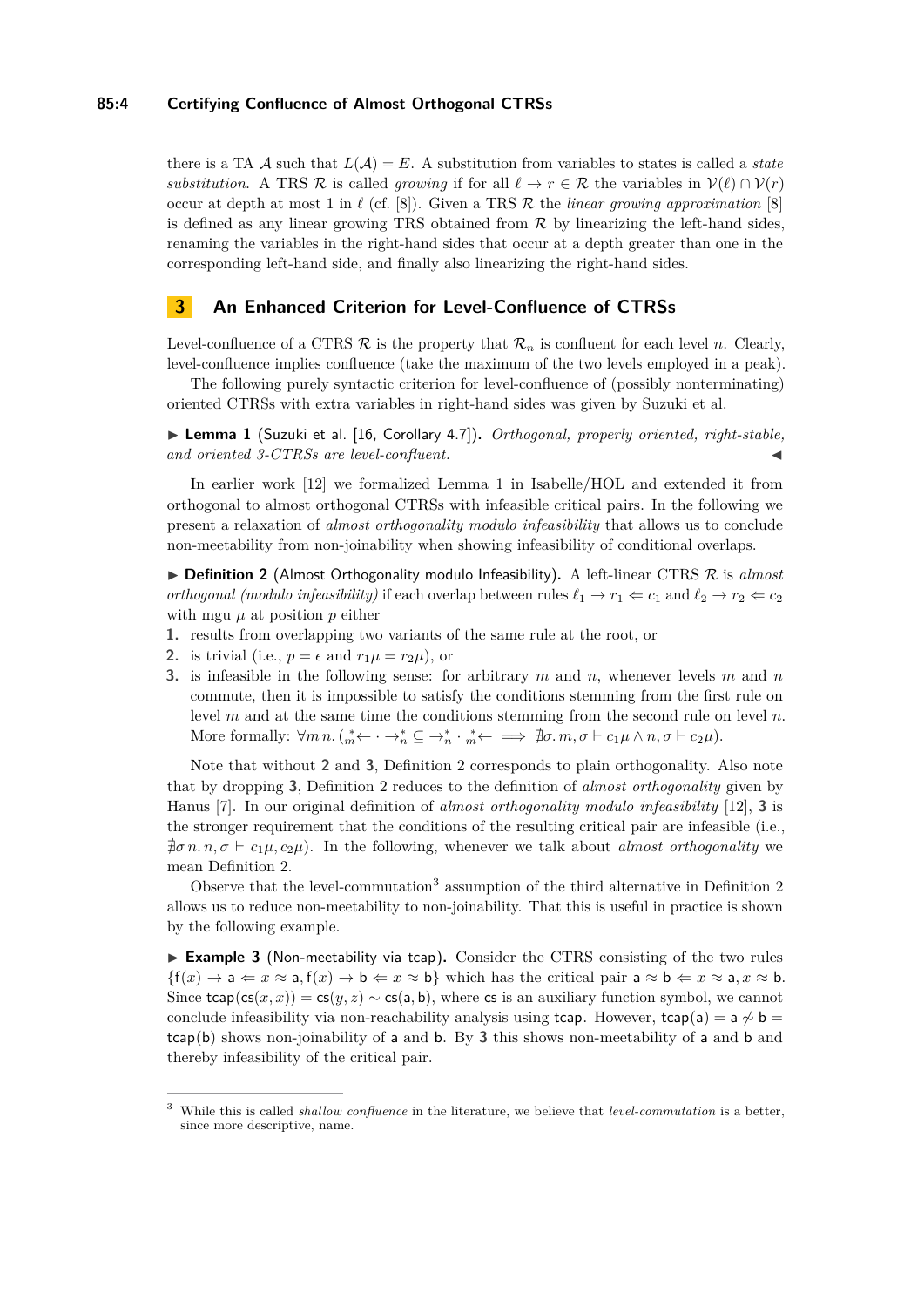In general it is beneficial to test for non-meetability via non-joinability of conditions with identical left-hand sides, see also Lemma [21.](#page-11-0)

Before we can state the main result of this section we have to define two syntactic properties of conditional rewrite rules.

<span id="page-4-1"></span>**► Definition 4** (Right-stable, extended properly oriented). A conditional rule  $\ell \rightarrow r \Leftarrow c$  with *k* conditions  $c = s_1 \approx t_1, \ldots, s_k \approx t_k$  is called

- **1.** *right-stable* whenever we have  $\mathcal{V}(t_i) \cap \mathcal{V}(\ell, c_{i-1}, s_i) = \emptyset$  and  $t_i$  is either a linear constructor term or a ground  $\mathcal{R}_u$ -normal form, for all  $1 \leq i \leq k$ ; and
- <span id="page-4-2"></span>**2.** *extended properly oriented* when either  $V(r) \subseteq V(\ell)$  or there is some  $0 \leq m \leq k$  such that  $\mathcal{V}(s_i) \subseteq \mathcal{V}(\ell, t_1, \ldots, t_{i-1})$  for all  $1 \leq i \leq m$  and  $\mathcal{V}(r) \cap \mathcal{V}(s_i \approx t_i) \subseteq \mathcal{V}(\ell, t_1, \ldots, t_m)$  for all  $m < i \leq k$ .

Observe the following property of extended properly oriented rules of 3-CTRSs

<span id="page-4-4"></span><span id="page-4-3"></span>
$$
\mathcal{V}(r) \subseteq \mathcal{V}(\ell, c_m) \cup (\mathcal{V}(r) \cap \mathcal{V}(c_{m+1,k}))
$$

which we will use later and which can be shown by induction on  $k - m$ .

<span id="page-4-0"></span>I **Theorem 5.** *Almost orthogonal, extended properly oriented, right-stable, and oriented 3-CTRSs are confluent.*

Before proving this statement we need an auxiliary definition, where we adopt the convention that the number of holes of a multihole context is denoted by the corresponding lower-case letter, e.g.,  $c$  for  $C$ ,  $d$  for  $D$ ,  $e$  for  $E$  etc.

 $\triangleright$  **Definition 6.** We say that there is an *extended parallel rewrite step at level n* from *s* to *t*, written *s*  $\mathcal{L}_n$  *t*, whenever we have a multihole context *C*, and sequences of terms  $s_1, \ldots, s_c$ and  $t_1, \ldots, t_c$ , such that  $s = C[s_1, \ldots, s_c], t = C[t_1, \ldots, t_c],$  and for all  $1 \leq i \leq k$  we have one of  $(s_i, t_i) \in \mathcal{R}_n$  (that is, a root-step at level *n*) and  $s_i \to_{n-1}^* t_i$ .

**Proof of Theorem [5.](#page-4-0)** Let  $\mathcal{R}$  be a CTRS satisfying all required properties. Instead of directly proving the above statement, we prove the commuting diamond property,  $_m \leftrightarrow \cdots \leftrightarrow_n \subseteq$  $\forall$ <sup>+</sup> $\forall$ *n*</sub>  $\cdot$  *m* $\langle$ <sup>+ $\forall$ *r*</sup>, for all *m* and *n* and a suitable relation  $\rightarrow$ <sub>*n*</sub>⊆ $\forall$ <sup>+</sup><sub>*n*</sub><sub></sub> $\subseteq$  $\rightarrow$ <sup>\*</sup><sub>*n*</sub></sub> which is called *extended parallel rewriting*. This yields commutation of  $\rightarrow_m^*$  and  $\rightarrow_n^*$  for all *m* and *n*, and thereby level-confluence, which in turn ensures confluence.

We proceed by complete induction on  $m + n$ . By induction hypothesis (IH) we may assume the result for all  $m' + n' < m + n$ . Now consider the peak  $t_m \leftrightarrow s \leftrightarrow_n u$ . If any of *m* and *n* equals 0, we are done (since  $\leftrightarrow$ <sub>0</sub> is the identity relation). Thus we may assume  $m = m' + 1$  and  $n = n' + 1$  for some m' and n'. By the definition of extended parallel rewriting, we obtain multihole contexts  $C$  and  $D$ , and sequences of terms  $s_1, \ldots, s_c$  $t_1, \ldots, t_c, u_1, \ldots, u_d, v_1, \ldots, v_d$ , such that  $s = C[s_1, \ldots, s_c]$  and  $t = C[t_1, \ldots, t_c]$ , as well as  $s = D[u_1, \ldots, u_d]$  and  $u = D[v_1, \ldots, v_d]$ ; and  $(s_i, t_i) \in \mathcal{R}_m$  or  $s_i \to_{m'}^* t_i$  for all  $1 \leq i \leq c$ , as well as  $(u_i, v_i) \in \mathcal{R}_n$  or  $u_i \to_{n'}^* v_i$  for all  $1 \leq i \leq d$ .

It is relatively easy to define the greatest lower bound  $C \sqcap D$  of two contexts  $C$  and  $D$  by a recursive function (that simultaneously traverses the two contexts in a top-down manner and replaces subcontexts that differ by a hole) and prove that we obtain a lower semilattice. Now we identify the common part *E* of *C* and *D*, employing the semilattice properties of multihole contexts, that is,  $E = C \sqcap D$ . Then  $C = E[C_1, \ldots, C_e]$  and  $D = E[D_1, \ldots, D_e]$ for some multihole contexts  $C_1, \ldots, C_e$  and  $D_1, \ldots, D_e$  such that for each  $1 \leq i \leq e$  we have  $C_i = \Box$  or  $D_i = \Box$ . This also means that there is a sequence of terms  $s'_1, \ldots, s'_e$  such that  $s = E[s'_1, \ldots, s'_e]$  and for all  $1 \leq i \leq e$ , we have  $s'_i = C_i[s_{k_i}, \ldots, s_{k_i+c_i-1}]$  for some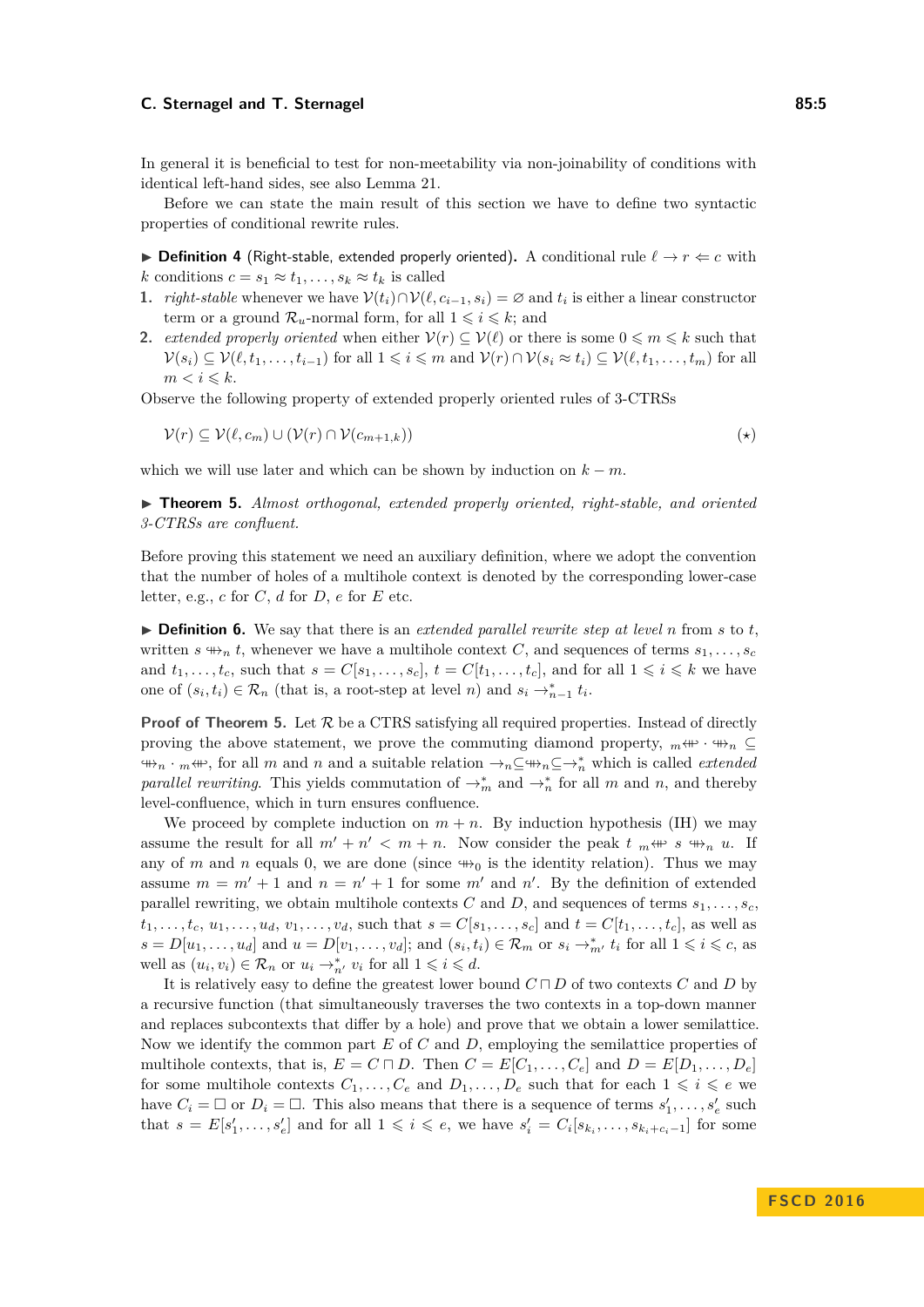## **85:6 Certifying Confluence of Almost Orthogonal CTRSs**

subsequence  $s_{k_i}, \ldots, s_{k_i+c_i-1}$  of  $s_1, \ldots, s_c$  (we denote similar terms for t, u, and v by  $t'_i, u'_i$ , and  $v'_i$ , respectively). Moreover, note that by construction  $s'_i = u'_i$  for all  $1 \leq i \leq e$ . Since extended parallel rewriting is closed under multihole contexts, it suffices to show that for each  $1 \leq i \leq e$  there is a term *v* such that  $t'_{i} \nleftrightarrow_{n} v_{m} \nleftrightarrow v'_{i}$ , in order to conclude the proof. We concentrate on the case  $C_i = \Box$  (the case  $D_i = \Box$  is completely symmetric). Moreover, note that when we have  $s_i' \rightarrow_{m'}^* t_i'$ , the proof concludes by IH (together with some basic properties of the involved relations), and thus we remain with  $(s'_i, t'_i) \in \mathcal{R}_m$ . At this point we distinguish the following cases:

**1.**  $(D_i = \Box)$ . Also here, the non-root case  $u'_i \rightarrow_{n'}^* v'_i$  is covered by the IH. Thus, we may restrict to  $(u'_i, v'_i) \in \mathcal{R}_n$ , giving rise to a root overlap. Since  $\mathcal R$  is almost orthogonal, this means that either the resulting conditions are not satisfiable or the resulting terms are the same (in both of these cases we are done), or two variable disjoint variants of the same rule  $\ell \to r \Leftarrow c$  with conditions  $c = s_1 \approx t_1, \ldots, s_i \approx t_i$  were involved, i.e.,  $u'_i = \ell \sigma_1 = \ell \sigma_2$  for some substitutions  $\sigma_1$  and  $\sigma_2$  that both satisfy all conditions in *c*. Without extra variables in *r*, this is the end of the story (since then  $r\sigma_1 = r\sigma_2$ ); but we also want to cover the case where  $V(r) \nsubseteq V(\ell)$ , and thus have to reason why this does not cause any trouble. Together with the fact that  $\ell \to r \Leftarrow c$  is extended properly oriented we obtain a  $0 \leq k \leq j$  such that (1)  $\mathcal{V}(s_i) \subseteq \mathcal{V}(\ell, t_1, \ldots, t_{i-1})$  for all  $1 \leq i \leq k$  and (2)  $V(r) \cap V(s_i \approx t_i) \subseteq V(\ell, t_1, \ldots, t_k)$  for all  $k < i \leq j$  by Definition [4.](#page-4-1)[2](#page-4-2). Then we prove by an inner induction on  $i \leq j$  that there is a substitution  $\sigma$  such that

<span id="page-5-2"></span><span id="page-5-0"></span>**a.**  $\sigma(x) = \sigma_1(x) = \sigma_2(x)$  for all *x* in  $\mathcal{V}(\ell)$ , and

<span id="page-5-1"></span>**b.**  $\sigma_1(x) \leftrightarrow_{n'}^* \sigma(x)$  and  $\sigma_2(x) \leftrightarrow_{m'}^* \sigma(x)$  for all x in  $\mathcal{V}(\ell, c_{\min\{i,k\}}) \cup (\mathcal{V}(r) \cap \mathcal{V}(c_{k+1,i}))$ .

In the base case  $\sigma_1$  satisfies the requirements. So suppose  $i > 0$  and assume by IH that both properties hold for  $i-1$  and some substitution  $\sigma$ . If  $i > k$  we are done by [\(2\)](#page-5-0). Otherwise  $i \leq k$ . Now consider the condition  $s_i \approx t_i$ . By [\(1\)](#page-4-3) we have  $\mathcal{V}(s_i) \subseteq \mathcal{V}(\ell, c_{i-1})$ . Using the IH for [1b](#page-5-1) we obtain  $s_i \sigma_1 \oplus_{n'}^* s_i \sigma$  and  $s_i \sigma_2 \oplus_{m'}^* s_i \sigma$ . Moreover  $s_i \sigma_1 \oplus_{m'}^* t_i \sigma_1$ and  $s_i \sigma_2 \leftrightarrow_{n'}^* t_i \sigma_2$  since  $\sigma_1$  and  $\sigma_2$  satisfy *c*, and thus by the outer IH we obtain *s'* such that  $t_i \sigma_1 \leftrightarrow_{n'}^* s'$  and  $t_i \sigma_2 \leftrightarrow_{n'}^* s'$ . Recall that by right-stability  $t_i$  is either a ground  $\mathcal{R}_u$ -normal form or a linear constructor term. In the former case  $t_i \sigma_1 = t_i \sigma_2 = s'$  and hence  $\sigma$  satisfies **[1a](#page-5-2)** and **[1b](#page-5-1)**. In the latter case right-stability allows us to combine the restriction of  $\sigma_1$  to  $\mathcal{V}(t_i)$  and the restriction of  $\sigma$  to  $\mathcal{V}(\ell, c_{i-1})$  into a substitution satisfying **[1a](#page-5-2)** and **[1b](#page-5-1)**. This concludes the inner induction. Since  $\mathcal{R}$  is a 3-CTRS, using ( $\star$ ) together with **[1b](#page-5-1)** shows  $r\sigma_1 \oplus_{n'}^* r\sigma$  and  $r\sigma_2 \oplus_{m'}^* r\sigma$ . Since  $\oplus_{n'}^* \subseteq \oplus_{n'}^*$  and  $\oplus_{m'}^* \subseteq \oplus_{m'}^*$  we can take  $v = r\sigma$  to conclude this case.

**2.**  $(D_i \neq \Box)$ . Then for some  $1 \leq k \leq d$ , we have  $(u_j, v_j) \in \mathcal{R}_n$  or  $u_j \to_{n'}^* v_j$  for all  $k \leq j \leq k + d_i - 1$ , that is, an extended parallel rewrite step of level *n* from  $s_i' = u_i' =$  $D_i[u_{k_i},\ldots,u_{k_i+d_i-1}]$  to  $D_i[v_{k_i},\ldots,v_{k_i+d_i-1}]=v'_i$ . Since  $\mathcal R$  is almost orthogonal and, by  $D_i \neq \Box$ , root overlaps are excluded, the constituent parts of the extended parallel step from  $s_i'$  to  $v_i'$  take place exclusively inside the substitution of the root-step to the left (which is somewhat obvious – as also stated by Suzuki et al.  $[16]$  – but surprisingly hard to formalize, even more so when having to deal with infeasibility). We again close this case by induction on the number of conditions making use of right-stability of  $R$ .

Clearly, applicability of Theorem [5](#page-4-0) relies on having powerful techniques for proving infeasibility at our disposal. Those are the topic of the next section.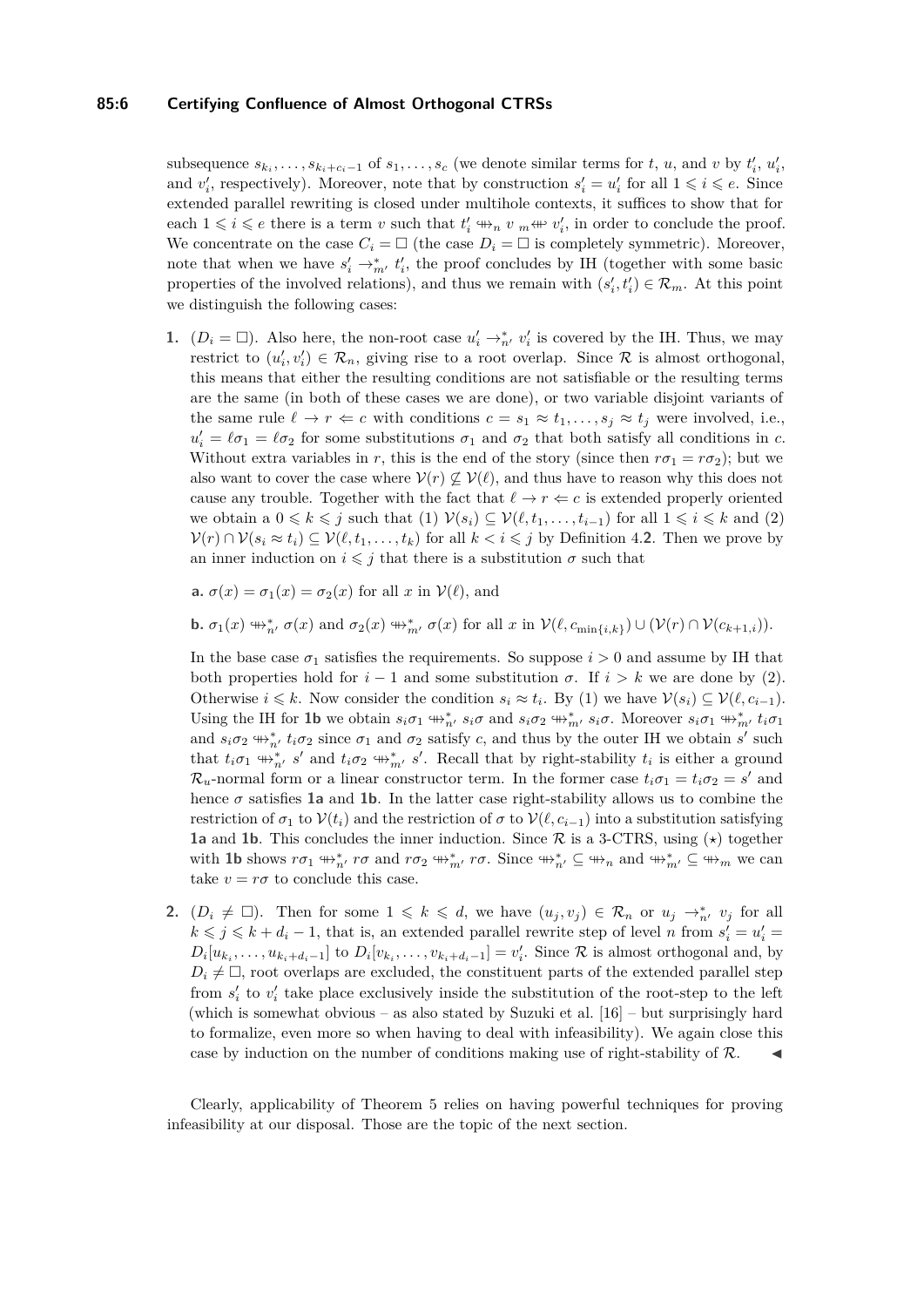# **4 Infeasibility**

In the context of oriented conditional term rewriting we may employ non-reachability criteria in order to conclude infeasibility of conditions. The two prevalent methods to check for non-reachability use unification and tree automata techniques, respectively. In the following two sections we describe both of these.

# <span id="page-6-0"></span>**4.1 Non-reachability by unification**

Probably the fastest available method of checking for non-reachability is to try to unify the tcap of the source term with the target term; which is the de facto standard for approximating dependency graphs for termination proofs [\[6\]](#page-14-7). Typical "pen and paper" definitions rely on replacing subterms by "fresh variables" making them somewhat hard to formalize (as already remarked in [\[17\]](#page-15-0)). Instead of inventing fresh variables out of thin air, the IsaFoR-version of tcap replaces every variable occurrence by the symbol  $\Box$ . The resulting terms behave like ground multihole contexts – we call them *ground contexts* – and they are intended to represent the set of all terms resulting from replacing all "holes" by arbitrary terms. This is made formal by the *substitution instance class*  $\llbracket t \rrbracket$  of a ground context  $t: \llbracket \Box \rrbracket = \mathcal{T}(\mathcal{F}, \mathcal{V})$ and  $[f(t_1, \ldots, t_n)] = \{f(s_1, \ldots, s_n) \mid s_i \in [t_i]\}.$  Note that for variable-disjoint terms *s* and *t*, unifiability coincides with  $s\sigma = t\tau$  for some substitutions  $\sigma$  and  $\tau$ . Thus asking whether a term *t* unifies with a variable-disjoint term represented by the ground context *s* is equivalent to checking whether  $t\sigma \in \llbracket s \rrbracket$  for some substitution  $\sigma$ . The latter is called *ground context matching* and shown to be decidable by an efficient algorithm by Thiemann and Sternagel [\[17\]](#page-15-0). Thus we can define an efficient executable version of tcap by

tcap $_{\mathcal{R}}(t) =$  $\sqrt{ }$  $\int$  $\overline{\mathcal{L}}$  $\Box$  if *t* is a variable  $\Box$  if *t* = *f*(*t*<sub>1</sub>*, . . . , <i>t*<sub>n</sub>) and *l*σ ∈ [*u*] for some *σ* and *l* → *r* ∈ R *u* otherwise

where  $u = f(\text{tcap}_{\mathcal{R}}(t_1), \ldots, \text{tcap}_{\mathcal{R}}(t_n)).$ 

<span id="page-6-2"></span>► Lemma 7 (tcap is sound). *If*  $s\sigma \rightarrow_{\mathcal{R}}^* t$  *then*  $t \in [\text{tcap}(s)]$ .

Then checking non-reachability of *t* from *s* amounts to deciding whether  $\exists \tau, t\tau \in \mathbb{I}$ tcap(*s*) for which we use the more succinct notation  $\text{tcap}(s) \nsim t$  almost everywhere else in this paper.

While the above definition of tcap and the corresponding soundness lemma were already present in IsaFoR, the following easy extension also allows us to test for non-joinability.

<span id="page-6-3"></span>► Lemma 8. *If*  $s\sigma \rightarrow_{\mathcal{R}}^* \cdot \mathop{\mathcal{R}}^{\ast} \leftarrow t\tau$  *then* [[tcap(s)]  $\cap$  [[tcap(t)]  $\neq \varnothing$ .

**Proof.** We have  $s\sigma \to_{\mathcal{R}}^* u$  and  $t\tau \to_{\mathcal{R}}^* u$  for some *u*. By Lemma [7](#page-6-2) we have  $u \in \text{tcap}(s)$  and  $u \in \mathsf{tcap}(t).$ 

Fortunately the same techniques that are used to obtain an algorithm for ground context matching can be reused for *ground context unifiability*, i.e., checking  $[\text{tcap}(s)] \cap [\text{tcap}(t)] \neq \emptyset$ (elsewhere in this paper we use the notation  $\text{tcap}(s) \nsim \text{tcap}(t)$ ).

# <span id="page-6-1"></span>**4.2 Non-reachability by exact tree automata completion**

What is generally known as tree automata completion today was introduced by Genet in 1998 [\[4,](#page-14-9) [5\]](#page-14-10). But already in 1996 Jacquemard [\[8\]](#page-14-3) used a similar concept to show decidability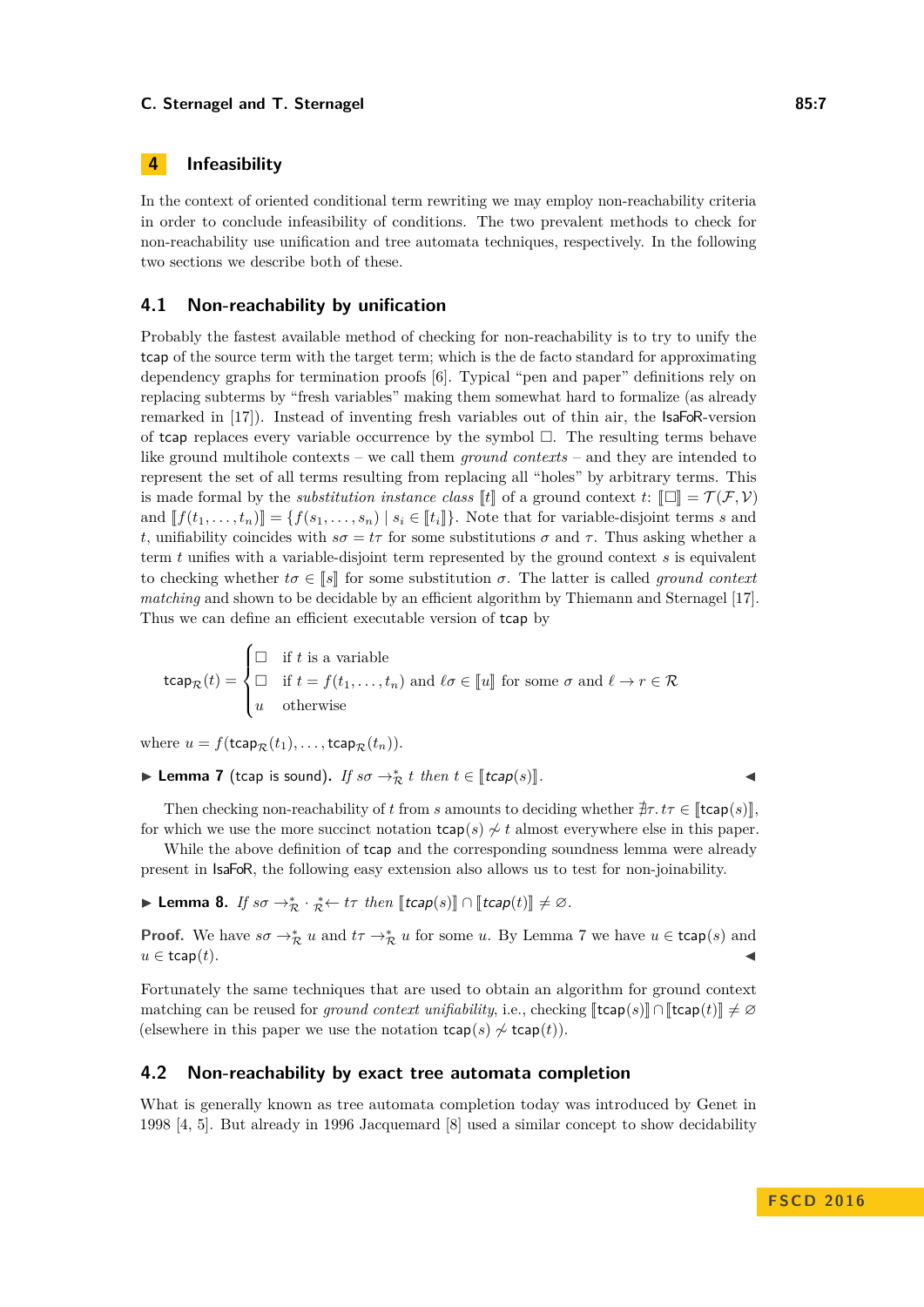## **85:8 Certifying Confluence of Almost Orthogonal CTRSs**

of reachability for linear and growing TRSs. His proof was based on the construction of a tree automaton that accepts the set of ground terms which are normalizable with respect to a given linear and growing TRS  $\mathcal{R}$ . If we replace the automaton recognizing  $\mathcal{R}$ -normal forms in Jacquemard's construction by an arbitrary automaton  $A$  we arrive at a tree automaton that accepts the R-ancestors of the language of  $A$ .

We need some basic definitions and auxiliary lemmas before we present the construction of this *ancestor automaton* in detail.

**► Definition 9** (ground-instance transitions,  $\Delta_t$ ). Let [*t*] denote a term  $t \in \mathcal{T}(\mathcal{F}, \mathcal{V})$  where all variable-occurrences have been replaced by a fresh symbol  $\Box$ . Using such terms as states we define the set  $\Delta_t$  that contains all transitions which are needed to recognize all ground-instances of a term  $t \in \mathcal{T}(\mathcal{F}, \mathcal{V})$  in state [*t*].

$$
\Delta_t = \begin{cases} \{f([t_1], \dots, [t_n]) \to [t] \} \cup \bigcup_{1 \leq i \leq n} \Delta_{t_i} & \text{if } t = f(t_1, \dots, t_n) \\ \{f(\Box, \dots, \Box) \to \Box \mid f \in \mathcal{F}\} & \text{otherwise} \end{cases}
$$

Note that if *t* is not linear this actually gives an overapproximation.

The next lemma holds by definition of  $\Delta_t$ .

<span id="page-7-2"></span>▶ **Lemma 10.** For any subterm s of any term t if there is a sequence  $u \rightarrow^+_{\Delta_t} [s]$  then u is a *ground-instance of s, and vice versa if t is linear.* J

We now use  $\Delta_t$  to define an automaton for the ground-instances of t.

▶ **Definition 11** (ground-instance automaton,  $\mathcal{A}_{\Sigma(t)}$ ). Let  $Q_t$  denote the set of states occurring in  $\Delta_t$  then we call the tree automaton  $\mathcal{A}_{\Sigma(t)} = \langle \mathcal{F}, Q_t, \{[t]\}, \Delta_t \rangle$  the *ground-instance automaton for t*.

**Lemma 12.** *The language of*  $A_{\Sigma(t)}$  *is an overapproximation of the set of ground-instances of t in general and an exact characterization if t is linear.* J

Using the concept of ground-instance automaton we are now able to define a tree automaton which accepts all  $\mathcal{R}$ -ancestors of a given regular set of ground terms using exact tree automata completion (ETAC).

**▶ Definition 13** (ancestor automaton, anc $_R(A)$ ). Given a tree automaton  $A = \langle F, Q_A, Q_f, \Delta \rangle$ whose states are all accessible, and a linear and growing TRS  $R$  the construction proceeds as follows.

First we extend the set of transitions of  $A$  in such a way that we can match left-hand sides of rules in R. This yields the set of transitions  $\Delta_0 = \Delta \cup \bigcup_{\ell \to r \in \mathcal{R}} \Delta_{\ell}$ . Let  $\mathcal{A}_0 = \langle \mathcal{F}, Q, Q_f, \Delta_0 \rangle$ where  $Q$  denotes the set of states in  $\Delta_0$ . We have to ensure (for example by using the disjoint union of states) that for any state *q* which is used in both  $\Delta$  and some  $\Delta_{\ell}$ , the terms which can reach it are the same  $(\{t \mid t \to_{\Delta}^+ q\}) = \{t \mid t \to_{\Delta_{\ell}}^+ q\})$ . Then the language does not change, that is,  $L(A_0) = L(A)$ .

Finally, we saturate  $\Delta_0$  by inference rule ([†](#page-7-0)) in order to extend the language by  $\mathcal{R}_2$ ancestors, that is, if we can reach a state *q* from an instance of a right-hand side of a rule in R we add a transition which ensures  $q$  is reachable from the corresponding left-hand side.<sup>[4](#page-7-1)</sup>

<span id="page-7-0"></span>
$$
\frac{f(\ell_1,\ldots,\ell_n)\to r\in\mathcal{R}\quad r\theta\to_{\Delta_k}^* q}{f(q_1,\ldots,q_n)\to q\in\Delta_{k+1}}\tag{\dagger}
$$

<span id="page-7-1"></span> $4$  This is symmetric to resolving compatibility violations in the tree automata completion by Genet [\[4,](#page-14-9) [5\]](#page-14-10).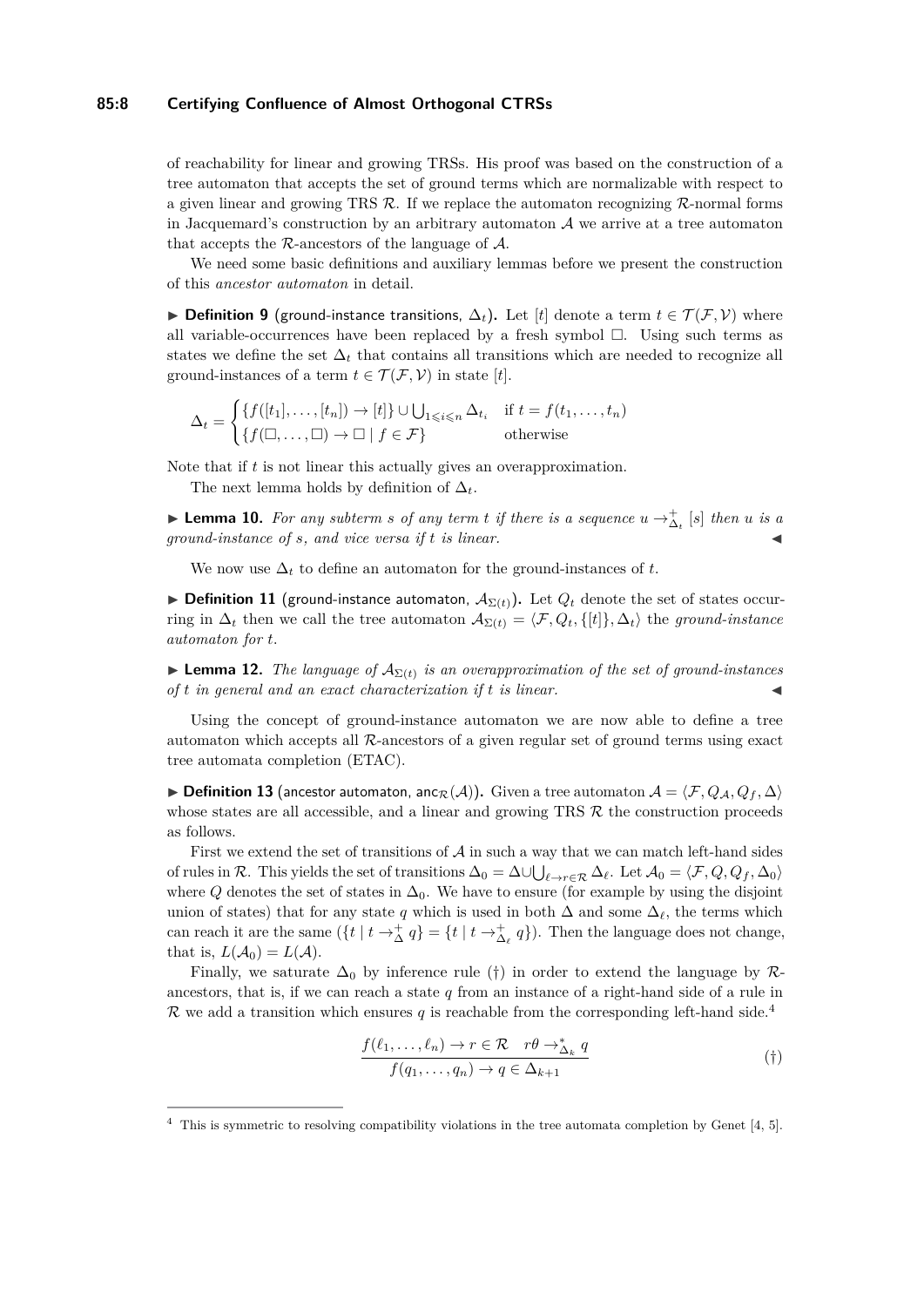Here  $\theta$ :  $V(r) \rightarrow Q$  is a state substitution and  $q_i = \ell_i \theta$  if  $\ell_i$  is a variable in *r* and  $q_i = [\ell_i]$ otherwise. Note that this inductive definition possibly adds many new transitions from ∆*<sup>k</sup>* to  $\Delta_{k+1}$ .

Since  $\mathcal R$  is finite, the number of states is finite, and we do not introduce new states using  $(\dagger)$ , this process terminates after finitely many steps resulting in the set of transitions  $\Delta_m$ . Also note that  $\Delta_k$  is monotone with respect to *k*, i.e.,  $\Delta_k \subseteq \Delta_{k+1}$  for all  $k \geq 0$ . We call anc $\chi(A) = \langle F, Q, Q_f, \Delta_m \rangle$  the R-ancestors automaton for A. It is easy to show that  $L(\mathcal{A}_0) \subseteq L(\mathsf{anc}_{\mathcal{R}}(\mathcal{A})).$ 

<span id="page-8-0"></span>▶ **Theorem 14.** *Given a tree automaton A as well as a linear and growing TRS* R *the language of* anc $_R(A)$  *is exactly the set of*  $R$ *-ancestors of*  $L(A)$ *.* 

**Proof.** First we prove that  $(\rightarrow_{\mathcal{R}}^*)[L(\mathcal{A})] \subseteq L(\text{anc}_{\mathcal{R}}(\mathcal{A}))$ . Pick a term  $s \in (\rightarrow_{\mathcal{R}}^*)[L(\mathcal{A})]$ . But that means that there is a rewrite sequence  $s \to_{\mathcal{R}}^k t$  of length  $k \geqslant 0$  for some  $t \in L(\mathcal{A})$ . We proceed by induction on *k*. If  $k = 0$  then  $s = t$  and hence  $s \in L(\text{anc}_{\mathcal{R}}(\mathcal{A}))$ . Now assume  $k =$  $k' + 1$  for some  $k' \geq 0$  then there is a rewrite sequence  $s = C[f(\ell_1, \ldots, \ell_n)\sigma] \to_{\mathcal{R}} C[r\sigma] \to_{\mathcal{R}}^{k'} t$ for some context *C*, rewrite rule  $f(\ell_1, \ldots, \ell_n) \to r \in \mathcal{R}$ , and substitution  $\sigma$ . By induction hypothesis  $C[r\sigma] \in L(\text{anc}_{\mathcal{R}}(\mathcal{A}))$ . But that means that there is a state substitution  $\theta: \mathcal{V}(r) \to$ *Q*, a state  $q \in Q$ , and a final state  $q_f \in Q_f$  such that  $C[r\sigma] \to_{\Delta_m}^* C[r\theta] \to_{\Delta_m}^* C[q] \to_{\Delta_m}^* q_f$ . From the construction using rule ([†](#page-7-0)) we know that there is a transition  $f(q_1, \ldots, q_n) \to q \in \Delta_m$ such that  $q_i = \ell_i \theta$  if  $\ell_i \in \mathcal{V}(r)$  and  $q_i = [\ell_i]$  otherwise. If  $\ell_i \in \mathcal{V}(r)$  then  $\ell_i \sigma \to_{\Delta_m}^{\dagger} \ell_i \theta$  and otherwise  $\ell_i \sigma \to_{\Delta_m}^+ [\ell_i]$  for all  $1 \leqslant i \leqslant n$ . Hence in both cases  $\ell_i \sigma \to_{\Delta_m}^+ q_i$ . But then we can construct the sequence  $s = C[f(\ell_1\sigma,\ldots,\ell_n\sigma)] \to_{\Delta_m}^* C[f(q_1,\ldots,q_n)] \to_{\Delta_m} C[q] \to_{\Delta_m}^* q_f$ and hence  $s \in L(\text{anc}_{\mathcal{R}}(\mathcal{A}))$ .

For the other direction we prove the following two properties for all sequences  $s \to_{\Delta_m}^+ q$ . **1.** If  $q = [t]$  for some subterm of a left-hand side of a rule in  $\mathcal{R}$  then  $s \in (\rightarrow_{\mathcal{R}}^*)[\Sigma(t)]$ .

2. If  $q \in Q_f$  then  $s \in (\rightarrow_{\mathcal{R}}^*)[L(\mathcal{A})]$ .

The proof for both properties works along the same lines. We sketch the one for the first property here. From the construction using rule ([†](#page-7-0)) we know that  $s \to \frac{1}{\Delta_k}$  [*t*] for some  $k \geq 0$ . We proceed by induction on *k*. If  $k = 0$  then  $s \to \frac{1}{\Delta_0} [t]$ . By construction of  $\mathcal{A}_0$  and Lemma [10](#page-7-2) we have  $s \in \Sigma(t)$  and hence also  $s \in (\rightarrow_{\mathcal{R}}^*)[\Sigma(t)]$ . Now assume that  $k = k' + 1$ for some  $k' \geq 0$ . By induction hypothesis  $(IH_0)$   $s \to \stackrel{+}{\Delta_{k'}} [t]$  implies  $s \in (\to \stackrel{*}{\mathcal{R}})[\Sigma(t)]$  for all terms *s* and *t*. Consider the set  $\Delta_{k'+1} \setminus \Delta_{k'}$  of transitions which were newly added in  $\Delta_{k'+1}$ . We continue by a second induction on the size of  $\Delta_{k'+1} \setminus \Delta_{k'}$ . If it is empty we have a  $\Delta_{k'}$ -sequence and may simply close the proof with an application of IH<sub>0</sub>. Otherwise we have some set  $\Delta$  and transition  $\rho: f(q_1, \ldots, q_n) \to q'$  that was created from some rule  $\ell \to r \in \mathcal{R}$  with  $\ell = f(\ell_1, \ldots, \ell_n)$  and the sequence  $r\theta \to^*_{\Delta'_k} q'$  by an application of rule ([†](#page-7-0)) such that  $\{\rho\} \uplus \Delta \subseteq \Delta_{k'+1} \setminus \Delta_{k'}$ . The second induction hypothesis (IH<sub>1</sub>) is if  $s \to_{\Delta \cup \Delta_{k'}}^+ [t]$ then  $s \in (\rightarrow_{\mathcal{R}}^*)[\Sigma(t)]$ . Let *m* denote the number of steps that use  $\rho$ . We continue by a third induction on *m*. If  $m = 0$  the sequence from *s* to [*t*] only used transitions in  $\Delta \cup \Delta_{k'}$ and using IH<sub>1</sub> we are done. Otherwise there is some  $m' \geq 0$  such that  $m = m' + 1$  and the induction hypothesis (IH<sub>2</sub>) is that for all terms *s, t* if  $s \to_{\Delta \cup \Delta_{k'}}^{\infty} [t]$  using  $\rho$  only  $m'$ times then  $s \in (\rightarrow_{\mathcal{R}}^*)[\Sigma(t)]$ . Now we look at the first step using  $\rho$  in the sequence, i.e.,  $s = D[f(s_1, \ldots, s_n)] \rightarrow_{\Delta \cup \Delta_{k'}} C[f(q_1, \ldots, q_n)] \rightarrow_{\rho} C[q'] \rightarrow_{\Delta_{k'+1}}^* [t]$ . Note that from this we get  $D[u] \to_{\Delta \cup \Delta_{k'}}^* C[u]$  for all terms *u*.

Next we define a substitution  $\tau$  such that  $s \to_{\mathcal{R}}^* D[\ell \tau] \to_{\mathcal{R}} D[r\tau] \to_{\Delta \cup \Delta_{k'}}^* C[r\tau] \to_{\Delta \cup \Delta_{k'}}^* C[q']$ . This allows us to bypass the  $\rho$ -step and so we arrive at a  $\Delta_{k'+1}$ -sequence from  $D[r\tau]$ to  $[t]$  containing one less  $\rho$ -step as shown in Figure [1.](#page-9-0) The construction of  $\tau$  proceeds as follows: We fix  $1 \leq i \leq n$ . If  $\ell_i$  is a variable in *r* define  $\tau_i$  to be  $\{\ell_i \mapsto s_i\}$ . Otherwise we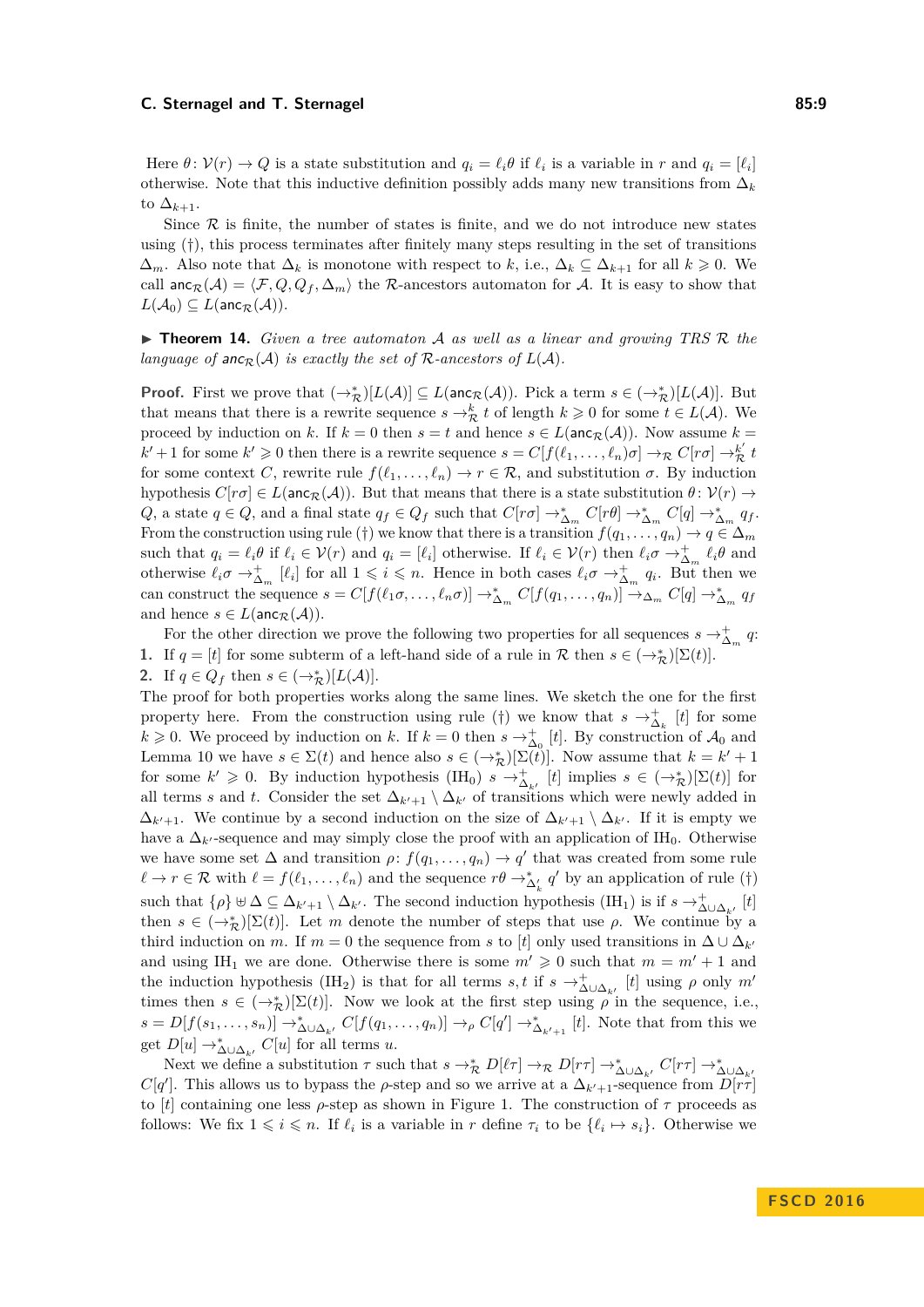<span id="page-9-0"></span>
$$
s = D[f(s_1, \ldots, s_n)] \xrightarrow[\Delta \cup \Delta_{k'}]{*} D[f(q_1, \ldots, q_n)] \xrightarrow[\Delta \cup \Delta_{k'}]{*} C[f(q_1, \ldots, q_n)] \xrightarrow[\rho]{*} C[q'] \xrightarrow[\Delta_{k'+1}]{*} [t]
$$
  
\n
$$
\mathcal{R} \downarrow \qquad \qquad * \qquad \qquad * \qquad \qquad * \qquad \qquad * \qquad \qquad * \qquad \qquad * \qquad \qquad * \qquad \qquad * \qquad \qquad * \qquad \qquad * \qquad \qquad * \qquad \qquad * \qquad \qquad * \qquad \qquad * \qquad \qquad * \qquad \qquad * \qquad \qquad * \qquad \qquad * \qquad \qquad * \qquad \qquad * \qquad \qquad * \qquad \qquad * \qquad \qquad * \qquad \qquad * \qquad \qquad * \qquad \qquad * \qquad \qquad * \qquad \qquad * \qquad \qquad * \qquad \qquad * \qquad \qquad * \qquad \qquad * \qquad \qquad * \qquad \qquad * \qquad \qquad * \qquad \qquad * \qquad \qquad * \qquad \qquad * \qquad \qquad * \qquad \qquad * \qquad \qquad * \qquad \qquad * \qquad \qquad * \qquad \qquad * \qquad \qquad * \qquad \qquad * \qquad \qquad * \qquad \qquad * \qquad \qquad * \qquad \qquad * \qquad \qquad * \qquad \qquad * \qquad \qquad * \qquad \qquad * \qquad \qquad * \qquad \qquad * \qquad \qquad * \qquad \qquad * \qquad \qquad * \qquad \qquad * \qquad \qquad * \qquad \qquad * \qquad \qquad * \qquad \qquad * \qquad \qquad * \qquad \qquad * \qquad \qquad * \qquad \qquad * \qquad \qquad * \qquad \qquad * \qquad \qquad * \qquad \qquad * \qquad \qquad * \qquad \qquad * \qquad \qquad * \qquad \qquad * \qquad \qquad * \qquad \qquad * \qquad \qquad * \qquad \qquad * \qquad \qquad * \qquad \qquad * \qquad \qquad * \qquad \qquad * \qquad \qquad * \qquad \qquad * \qquad \qquad * \qquad \qquad * \qquad \qquad * \qquad \qquad * \qquad \qquad * \qquad \q
$$

#### **Figure 1** Bypassing *ρ* to close the induction step.

know from the definition of inference rule ([†](#page-7-0)) that  $q_i = [\ell_i]$  and  $s_i \to_{\Delta \cup \Delta_{k'}}^{\dagger} [\ell_i]$ . From that we have that  $s_i \in (\rightarrow_{\mathcal{R}}^*)[\Sigma(\ell_i)]$  but that means that there is some substitution  $\tau_i$  such that  $s_i \to_{\mathcal{R}}^* \ell_i \tau_i$ . Moreover let  $\tau' = \{x \mapsto u_x \mid x \in \mathcal{V}(r) \setminus \mathcal{V}(\ell)\}$  where  $u_x$  is an arbitrary but fixed ground term such that  $u_x \to_{\Delta_0}^* x\theta$ .<sup>[5](#page-9-1)</sup> Now let  $\tau$  be the disjoint union of  $\tau_1, \ldots, \tau_n, \tau'$ . This substitution is well-defined because  $\ell$  is linear. By construction of  $\tau$  we get  $s \to_{\mathcal{R}}^* D[\ell \tau]$ .

Consider a variable *x* occurring in *r*. If *x* also occurs in  $\ell$  we have  $x = \ell_i$  for some unique  $1 \leq i \leq n$  because R is growing. But then by construction of  $\tau_i$  we get  $x\tau = \ell_i \tau_i = s_i$ . Moreover from the definition of  $q_i$  in inference rule ([†](#page-7-0)) we have  $q_i = \ell_i \theta = x\theta$ . But then  $x\tau \to \stackrel{+}{\Delta} \cup \stackrel{\sim}{\Delta} \iota$  *xθ* from  $s_i \to \stackrel{+}{\Delta} \cup \Delta_k$ , *q<sub>i</sub>*. On the other hand, if *x* does not occur in  $\ell$  then  $x\tau = x\tau'$  and  $x\tau' \to_{\Delta_0}^* x\theta$  by construction of  $\tau'$ . So in both cases  $r\tau \to_{\Delta_0}^* x\theta$ . Together with  $r\theta \to_{\Delta_{k'}}^* q'$  and  $C[q'] \to_{\Delta_{k'+1}}^* [t]$  we may construct the sequence  $D[r\tau] \to_{\Delta_{k'+1}}^* q_f$ which uses  $\rho$  only  $m'$  times. Using IH<sub>2</sub> we arrive at  $D[r\tau] \in (\to_{\mathcal{R}}^*)[\Sigma(t)]$ . Together with  $s \to_{\mathcal{R}}^* D[\ell \tau] \to_{\mathcal{R}}^* D[r\tau]$  this means that  $s \in (\to_{\mathcal{R}}^*)[\Sigma(t)]$  and we are done.

<span id="page-9-2"></span>▶ Lemma 15 (Non-reachability via anc). Let R be a linear and growing TRS over signature F*. We may conclude non-reachability of t from s if the following language is empty:*

$$
L(\mathcal{A}_{\Sigma(s)} \cap \mathsf{anc}_{\mathcal{R}}(\mathcal{A}_{\Sigma(t)}))
$$

<span id="page-9-3"></span>**Example 16** (Infeasibility via anc). Consider the CTRS  $\mathcal{R} = \{f(a, x) \rightarrow a, f(b, x) \rightarrow c\}$  $b, g(a, x) \rightarrow c \Leftarrow f(x, a) \approx a, g(x, a) \rightarrow d \Leftarrow f(x, b) \approx b, c \rightarrow c$ . It has two critical pairs  $c \approx d \Leftarrow f(a, b) \approx b$ ,  $f(a, a) = a$  and the symmetric one. Since  $tcap(f(a, b)) = x \sim b$  and  $tcap(f(a, a)) = x \sim a$  unification is not sufficient to show infeasibility of these critical pairs. On the other hand, since the underlying TRS  $\mathcal{R}_u$  is linear and growing, we may construct the tree automata  $\mathcal{A}_{\Sigma(f(a,b))}$  and  $\text{anc}_{\mathcal{R}_u}(\mathcal{A}_{\Sigma(b)})$ . Because the language of the intersection automaton is empty we have shown infeasibility of the condition  $f(a, b) \approx b$  by Lemma [15.](#page-9-2) So both critical pairs are infeasible.

Moreover, as shown in the following example, anc may be employed to show infeasibility of conditions of a conditional rewrite rule, directly. Such rules can never be used to rewrite and so might as well be removed from a CTRS.

<span id="page-9-4"></span>**Example 17** (Infeasible rules via anc). Consider the CTRS  $\mathcal{R} = \{h(x) \rightarrow a, g(x) \rightarrow b\}$  $x, \mathbf{g}(x) \to \mathbf{a} \Leftarrow \mathbf{h}(x) \approx \mathbf{b}, \mathbf{c} \to \mathbf{c}$ . The condition of the third rule is infeasible because  $\mathbf{h}(x)$ only rewrites to a and not to b. This cannot be shown by unification because  $\text{tcap}(h(x))$  $y \sim b = t$ cap(b). Fortunately the underlying TRS  $\mathcal{R}_u$  is linear and growing and hence we can construct the tree automata  $\mathcal{A}_{\Sigma(h(x))}$  and  $\text{anc}_{\mathcal{R}_u}(\mathcal{A}_{\Sigma(h)})$ . The language of the intersection automaton is empty and we have shown infeasibility of the condition  $h(x) \approx b$  by Lemma [15.](#page-9-2)

<span id="page-9-1"></span><sup>&</sup>lt;sup>5</sup> Since all states in  $\mathcal{A}_0$  are accessible we can always find such a term  $u_x$ .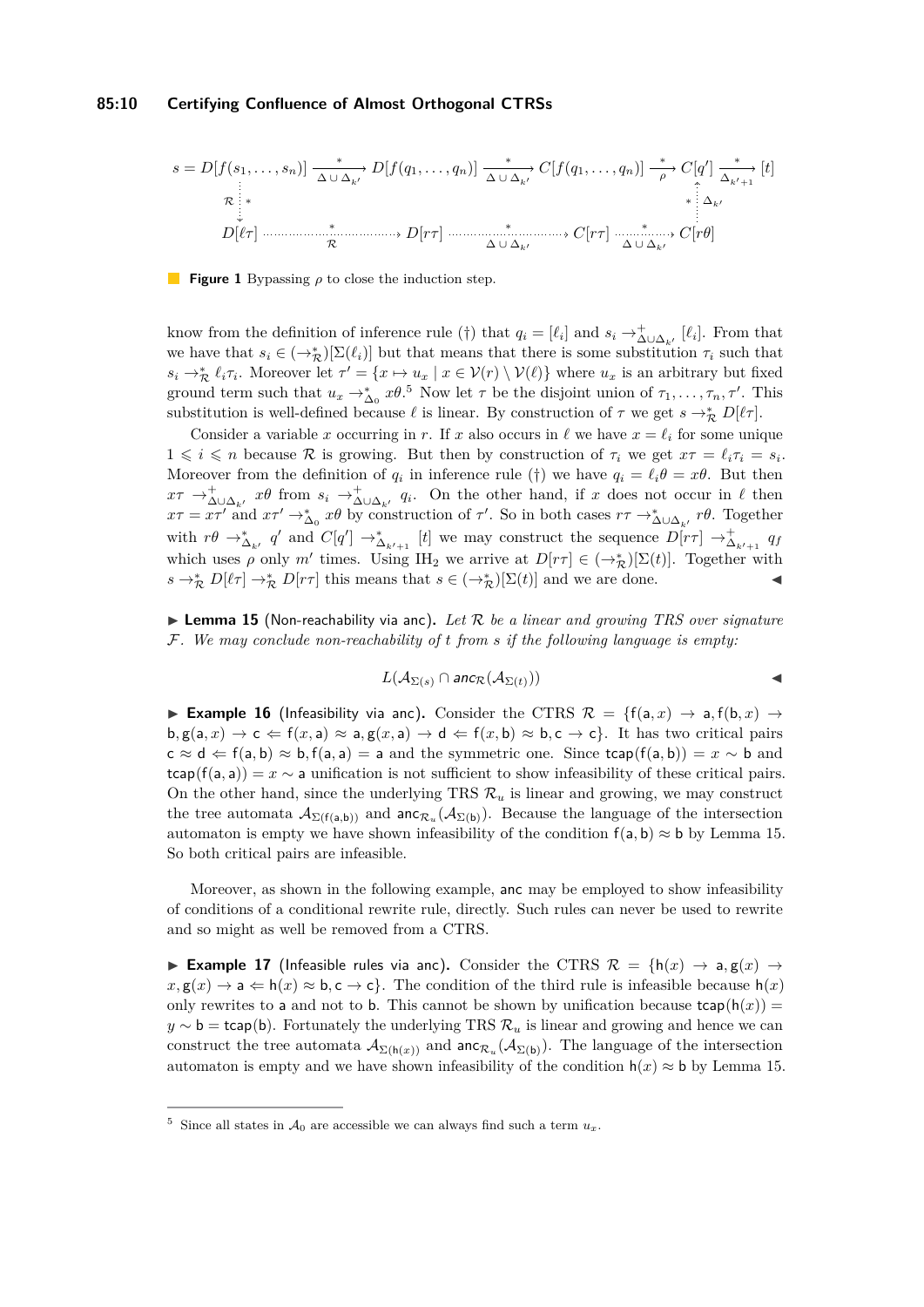Remember that in our setting the right-hand sides of conditions are always linear terms. Hence it is beneficial to start with the ground-instance automaton for the right-hand side of a condition (which in this case is exact) and compute the set of ancestors rather than taking the possibly non-linear left-hand side of a condition, overapproximating the ground-instances and only then computing the descendants of this set.

# <span id="page-10-0"></span>**4.3 Certification**

In this section we give an overview of all techniques that are newly supported by our certifier CeTA and what kind of information it requires from a certificate in CPF [\[14\]](#page-15-3) (short for *certification problem format*). Before we come to the special infeasibility condition of Definition [2,](#page-3-4) we handle the common case where, given a list of conditions *c*, we are interested in proving  $\sigma$ ,  $n \not\vdash c$  for every substitution  $\sigma$  and level *n*.

<span id="page-10-7"></span>▶ **Lemma 18** (Infeasibility certificates). *Given* (*R*, *c*) *consisting of a CTRS R and a list of conditions*  $c = s_1 \approx t_1, \ldots, s_k \approx t_k$ *, infeasibility of c with respect to* R *can be certified in one of the following ways:*

- **1.** Provide two terms s and t with  $s \approx t \in c$ , and a non-reachability certificate for  $(\mathcal{R}_u, s, t)$ .
- **2.** *Provide a function symbol* cs *of arity n (called a* compound symbol*) together with a non-reachability certificate for*  $(\mathcal{R}_u, \mathsf{cs}(s_1, \ldots, s_k), \mathsf{cs}(t_1, \ldots, t_k)).$
- <span id="page-10-1"></span>**3.** For an arbitrary subset  $c'$  of  $c$ , provide an infeasibility certificate for  $(\mathcal{R}, c')$ .
- <span id="page-10-2"></span>**4.** Provide three terms s, t, and *u* such that  $s \approx u$  and  $t \approx u$  are equations in *c* together with *a* non-joinability certificate for  $(\mathcal{R}_u, s, t)$ .

**Proof.** Note that **[3](#page-10-1)** is obvious and **[1](#page-11-1)** only exists for tool-author convenience but is subsumed by the combination of **[2](#page-11-2)** and **[3](#page-10-1)**. Moreover, **2** follows from the fact that  $cs(s_1, \ldots, s_k)\sigma \nleftrightarrow^*_{\mathcal{R}_u}$  $\text{cs}(t_1, \ldots, t_k)\tau$  for all  $\sigma$  and  $\tau$ , implies the existence of at least one  $1 \leq i \leq k$  such that  $s_i\sigma \nightharpoonup^*_{\mathcal{R}_u} t_i\tau$  for all  $\sigma$  and  $\tau$ . Finally, for [4](#page-10-2), whenever  $s\sigma$  and  $t\tau$  are not joinable for arbitrary *σ* and *τ*, the existence of *μ* and *n* such that  $\mu$ ,  $n \vdash s \approx u$ ,  $t \approx u$  is impossible.

Note that in **[2](#page-11-2)** we check for non-reachability between left-hand sides and their corresponding right-hand sides, while in **[4](#page-10-2)** we check for non-joinability between two left-hand sides. Thus, while in general non-joinability is more difficult to show than non-reachability, **[4](#page-10-2)** is not directly subsumed by **[2](#page-11-2)**.

I **Lemma 19** (Non-reachability certificates)**.** *Given* (R*, s, t*) *consisting of a TRS* R *and two terms s and t,* R*-non-reachability of t from s can be certified in one of the following ways:*

- <span id="page-10-3"></span>**1.** *Indicate that* tcap(*s*) *does not unify with t.*
- <span id="page-10-4"></span>**2.** Provide a TRS  $\mathcal{R}'$  such that for each  $\ell \to r \in \mathcal{R}$  there is  $\ell' \to r' \in \mathcal{R}'$  and a substitution  $\sigma$  with  $\ell = \ell' \sigma$  and  $r = r' \sigma$ , together with a non-reachability certificate for  $(\mathcal{R}', s, t)$ .
- <span id="page-10-5"></span>**3.** *Provide a non-reachability certificate for*  $(\mathcal{R}^{-1}, t, s)$ *.*
- <span id="page-10-6"></span>**4.** *Make sure that* R *is linear and growing and provide a finite signature* F *and two constants* a and  $\Box$  such that  $a \in \mathcal{F}$  but  $\Box \notin \mathcal{F}$ , together with a tree automaton A that is an *overapproximation of*  $\text{anc}_{\mathcal{R}}(\mathcal{A}_{\Sigma(t)})$  *and satisfies*  $L(\mathcal{A}_{\Sigma(s)} \cap \mathcal{A}) = \emptyset$ *.*

**Proof.** If tcap<sub>R</sub>(*s*)  $\not\sim t$ , then [1](#page-10-3) holds by Lemma [7.](#page-6-2) Further note that  $\neg R \subseteq \neg R$  and thus **[2](#page-10-4)** is immediate. Moreover, **[3](#page-10-5)** is obvious, leaving us with **[4](#page-10-6)**. From a certification perspective this is the most interesting case. To begin with, there are two reasons why we do not want to repeat the full construction of anc inside CeTA. Firstly, we would unnecessarily repeat an operation with at least exponential worst-case complexity. Secondly, a fully-verified executable algorithm is not even part of our formalization, instead we heavily rely on inductive

**F S CD 2 0 1 6**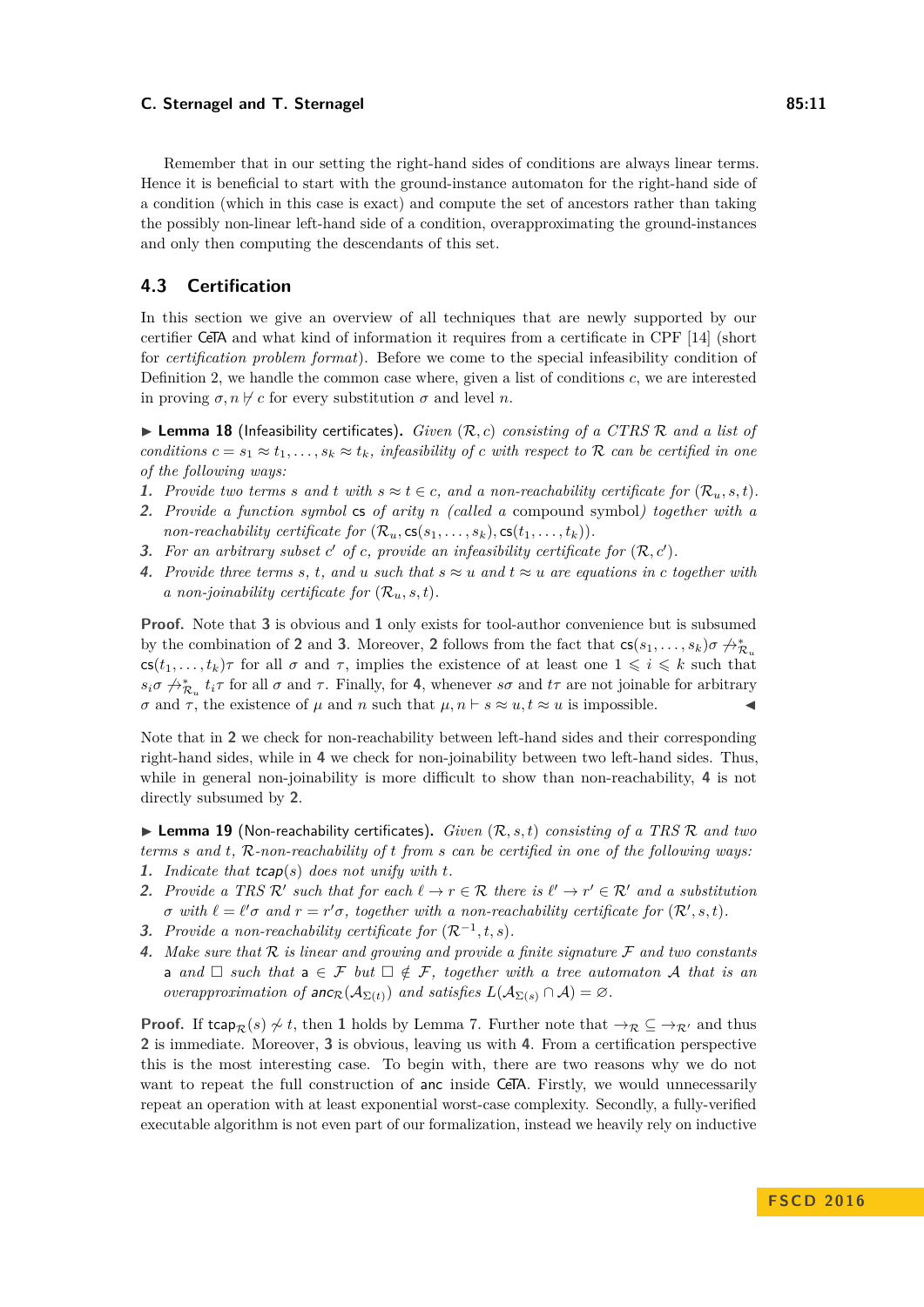# **85:12 Certifying Confluence of Almost Orthogonal CTRSs**

definitions.<sup>[6](#page-11-3)</sup> In CeTA we check that A is an overapproximation of  $\text{anc}_{\mathcal{R}}(\mathcal{A}_{\Sigma(t)})$  as follows: firstly, we ensure that  $A$  does not contain epsilon transitions, that  $[t]$  is included in the final states of A, and that  $\Delta_t$  as well as the matching rules with respect to the signature F are part of the transitions of  $\mathcal{A}$ ; secondly, we check that  $\mathcal{A}$  is closed with respect to inference rule ([†](#page-7-0)). Since  $\mathcal{A}_{\Sigma(s)}$  is an overapproximation of  $\Sigma(s)$  and by the required conditions together with Theorem [14,](#page-8-0)  $L(\mathcal{A})$  overapproximates  $[\rightarrow_{\mathcal{R}}^*](\Sigma(t))$ , we can conclude  $\Sigma(s) \cap [\rightarrow_{\mathcal{R}}^*](\Sigma(t)) = \varnothing$ . Thus there are no *ground* substitutions  $\sigma$  and  $\tau$  such that  $s\sigma, t\tau \in \mathcal{T}(\mathcal{F})$  and  $s\sigma \to^*_{\mathcal{R}} t\tau$ . In order to conclude that the same holds true for *arbitrary* substitutions (not necessarily restricted to  $\mathcal{F}$ ), we rely on an earlier result [\[13\]](#page-15-7) that implies that whenever  $s\sigma \to^*_{\mathcal{R}} t\tau$  for arbitrary  $\sigma$  and  $\tau$  and  $s, t \in \mathcal{T}(\mathcal{F}, \mathcal{V})$  then there are  $\sigma'$  and  $\tau'$  such that  $s\sigma', t\tau' \in \mathcal{T}(\mathcal{F})$  and  $s\sigma' \rightarrow_{\mathcal{R}}^* t\tau'$ . J

Note that **[2](#page-10-4)** allows us to certify the linear growing approximation of a TRS without actually having to formalize it in Isabelle/HOL. More specifically, whenever  $\mathcal{R}'$  is the result of applying the linear growing approximation to  $\mathcal{R}$ , then the corresponding certificate will pass [2](#page-10-4) and  $\mathcal{R}'$ will be linear and growing in the check for **[4](#page-10-6)**; otherwise **[4](#page-10-6)** will fail.

 $\blacktriangleright$  **Lemma 20** (Non-joinability certificates). *Given*  $(\mathcal{R}, s, t)$  *consisting of a TRS*  $\mathcal{R}$  *and two term s and t,* R*-non-joinability of s and t can be certified in one of the following ways.*

- <span id="page-11-1"></span>**1.** Indicate that  $t \text{cap}(s)$  does not unify with  $t \text{cap}(t)$ .
- <span id="page-11-2"></span>**2.** *If at least one of the terms, say t, is a ground* R*-normal form provide a non-reachability certificate for*  $(\mathcal{R}, s, t)$ *.*

**Proof.** We prove [1](#page-11-1) by Lemma [8](#page-6-3) and [2](#page-11-2) by Lemma [7](#page-6-2) since non-joinability reduces to nonreachability when one of the terms is an  $\mathcal{R}$ -normal form.

<span id="page-11-0"></span> $\blacktriangleright$  **Lemma 21** (Ao-infeasibility certificates). *Given*  $(\mathcal{R}, c_1, c_2)$  *consisting of a CTRS*  $\mathcal{R}$  *fulfilling all syntactic requirements of Theorem [5](#page-4-0) and two lists of conditions c*<sup>1</sup> *and c*2*, infeasibility with respect to almost orthogonality can be certified in one of the following ways:*

- <span id="page-11-4"></span>**1.** Provide an infeasibility certificate for  $(R, c)$  where c is the concatenation of  $c_1$  and  $c_2$ .
- <span id="page-11-5"></span>**2.** Provide three terms s, t and *u* such that  $s \approx t$  is an equation in  $c_1$  and  $s \approx u$  an equation *in*  $c_2$ , *together with a non-joinability certificate for*  $(\mathcal{R}_u, t, u)$ *.*

**Proof.** While [1](#page-11-4) follows from Lemma [18,](#page-10-7) in [2](#page-11-5) we make use of the level-commutation assumption of Definition [2](#page-3-4) to deduce non-meetability of  $t$  and  $u$  from non-joinability of  $t$  and  $u$ .

# **4.4 Comparison**

For our main use case, Theorem [5,](#page-4-0) we are restricted to left-linear CTRSs (via almost orthogonality) and linear right-hand sides of conditions (via right-stability). The latter also holds for right-hand sides that are combined by a compound symbol (again by right-stability). We show that in this setting anc subsumes tcap (at least in theory and for the forward direction).

 $\triangleright$  **Lemma 22.** Let  $\mathcal{R}$  be a left-linear CTRS and t a linear term. If tcap can show non*reachability of t from s, then so can* anc*.*

<span id="page-11-3"></span><sup>6</sup> While turning the existing inductive definitions into executable recursive functions would definitely be possible, we stress that this is not necessary.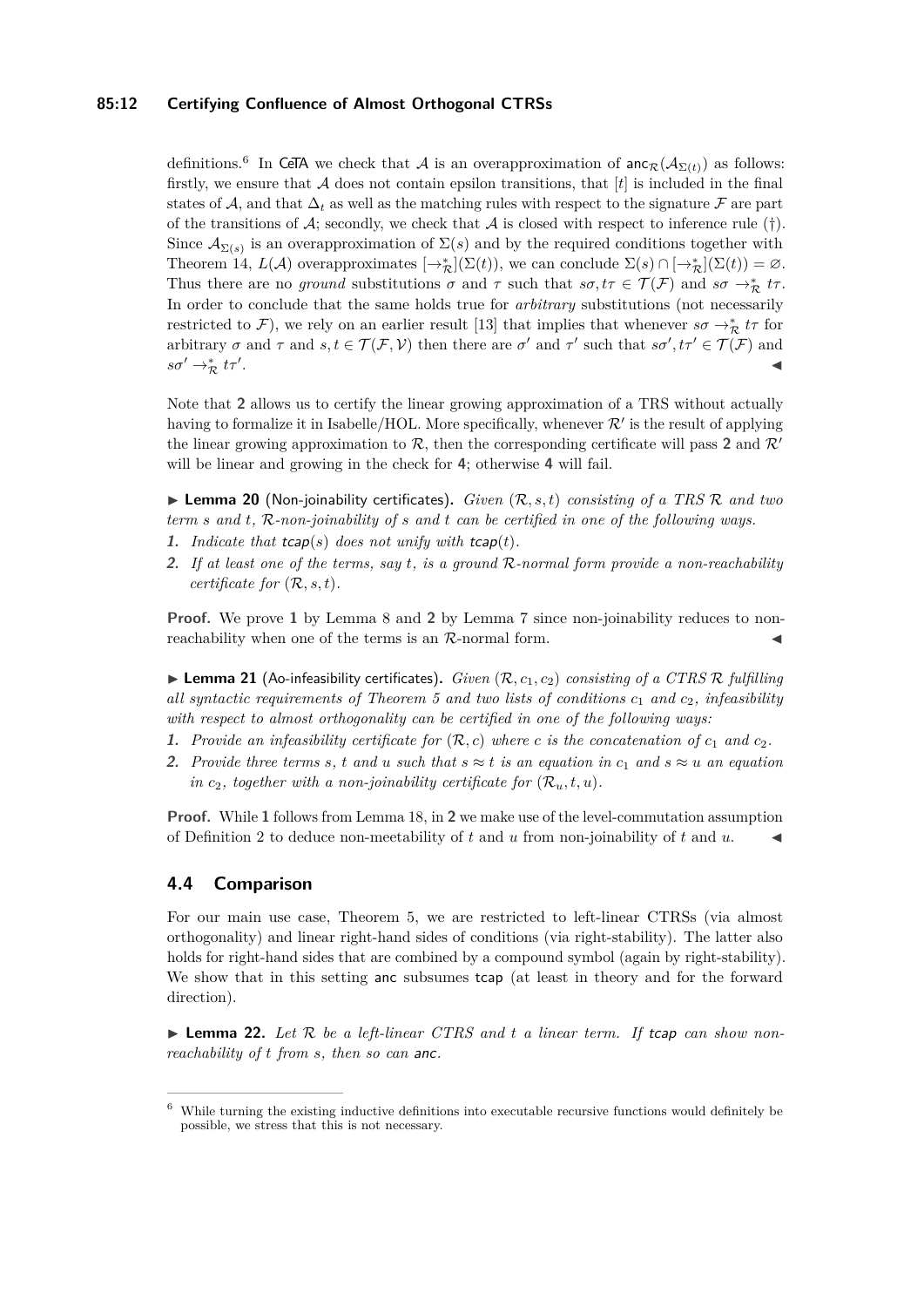<span id="page-12-1"></span>

|               | ConCon |    |                                                       |    |
|---------------|--------|----|-------------------------------------------------------|----|
|               |        |    | uncertified certified 2 certified $2+3$ certified $+$ |    |
| confluent     | 47     | 23 | 32                                                    | 35 |
| non-confluent | 15     | -  |                                                       | -  |
| don't know    | 20     | 59 | 50                                                    |    |

**Table 1** 82 right-stable, extended properly oriented, and oriented 3-CTRSs.

**Proof.** We proof the contrapositive and assume that anc cannot show non-reachability. Moreover, let  $\mathcal{R}'$  denote the result of applying the linear growing approximation to  $\mathcal{R}_u$ . Then there is some term *u* such that  $u \in L(\mathcal{A}_{\Sigma(s)})$  and  $u \in L(\mathsf{anc}_{\mathcal{R}'}(\mathcal{A}_{\Sigma(t)}))$ . Since *t* is linear and  $\mathcal{R}'$  is linear and growing the latter implies that  $u \in (\to_{\mathcal{R}'}^*)[\Sigma(t)]$  and thus  $u \rightarrow_{\mathcal{R}}^* t\tau$  for some substitution  $\tau$ . By Lemma [7,](#page-6-2) this means that  $t\tau \in [\text{tcap}_{\mathcal{R}}(u)]$ . Since  $u \in L(\mathcal{A}_{\Sigma(s)})$ , it is clearly the case that  $u \in \Sigma(\text{ren}(s))$  and thus  $u = \text{ren}(s)\sigma$  for some substitution  $\sigma$ , where ren denotes an arbitrary linearization of *s*. Moreover [tcap<sub>R'</sub> $(u)$ ] ⊆  $[\mathsf{tcap}_{\mathcal{R}'}(\mathsf{ren}(s))] = [\mathsf{tcap}_{\mathcal{R}'}(s)]$ . Together with  $t\tau \in [\mathsf{tcap}_{\mathcal{R}'}(u)]$  from above, we obtain  $t\tau \in [\text{tcap}_{R'}(s)]$ . However, tcap does only consider the left-hand sides of rules, which are the same in  $\mathcal{R}'$  and  $\mathcal{R}_u$ , thus also  $t\tau \in [\text{tcap}_{\mathcal{R}_u}(s)]$  which implies  $\text{tcap}_{\mathcal{R}_u}(s) \sim t$ .

If we also consider the reverse direction, that is, checking if  $t \to_{\mathcal{R}_u^{-1}}^* s$  for some condition  $s \approx t$  in Theorem [5,](#page-4-0) then tcap may well succeed where anc fails, as shown by the next example.

**Example 23** (anc vs. tcap). The oriented 3-CTRS  $\mathcal{R} = \{g(x) \to f(x,x), g(x) \to g(x) \in$  $g(x) \approx f(a, b)$  is right-stable and extended properly oriented. It has two symmetric CCPs of the form  $f(x, x) \approx g(x) \Leftarrow g(x) \approx f(a, b)$ . The underlying TRS  $\mathcal{R}_u$  is not linear and growing, so if we want to apply anc we have to apply the linear growing approximation, resulting in  $\mathcal{R}' = \{g(x) \to f(x, y), g(x) \to g(x)\}\$ . But then anc is not able to show infeasibility since the language of  $\mathcal{A}_{\Sigma(g(x))}$  ∩ anc<sub>R'</sub>( $\mathcal{A}_{\Sigma(f(a,b))}$ ) is not empty and also for the reverse direction  $\mathcal{A}_{\Sigma(f(a,b))}$  ∩ anc<sub> $\mathcal{R}^{f-1}(\mathcal{A}_{\Sigma(g(x))})$  we get a non-empty language. On the other hand</sub> using the reversed underlying system  $\mathcal{R}_u^{-1} = \{f(x,x) \to g(x), g(x) \to g(x)\}\$ we have that  $\mathsf{tcap}_{\mathcal{R}_u^{-1}}(\mathsf{f}(\mathsf{a},\mathsf{b})) = \mathsf{f}(\mathsf{a},\mathsf{b}) \not\sim \mathsf{g}(x).$  So in this case  $\mathsf{tcap}$  succeeds where anc fails.

# <span id="page-12-0"></span>**5 Conclusion and Future Work**

We have not only produced several thousand ( $\sim$  6600) lines of proof documents, but also refined and extended an earlier result which allows us to certify confluence proofs for a larger class of CTRSs. Moreover, a new method to check for non-reachability between terms has been added, which (at least theoretically) further expands this class. The certifier CeTA has been updated to handle all new certificates and the confluence tool ConCon has been extended to use the new results and generate certifiable output for them.

Our formalization exposed an error in the exact tree automata completion procedure implemented in ConCon which is now corrected.

**Experiments** We shortly examine ConCon's ability to provide certifiable proofs before and after the implementation of the presented results. Our testbed comprises 82 right-stable, extended properly oriented, and oriented 3-CTRSs taken from the confluence problems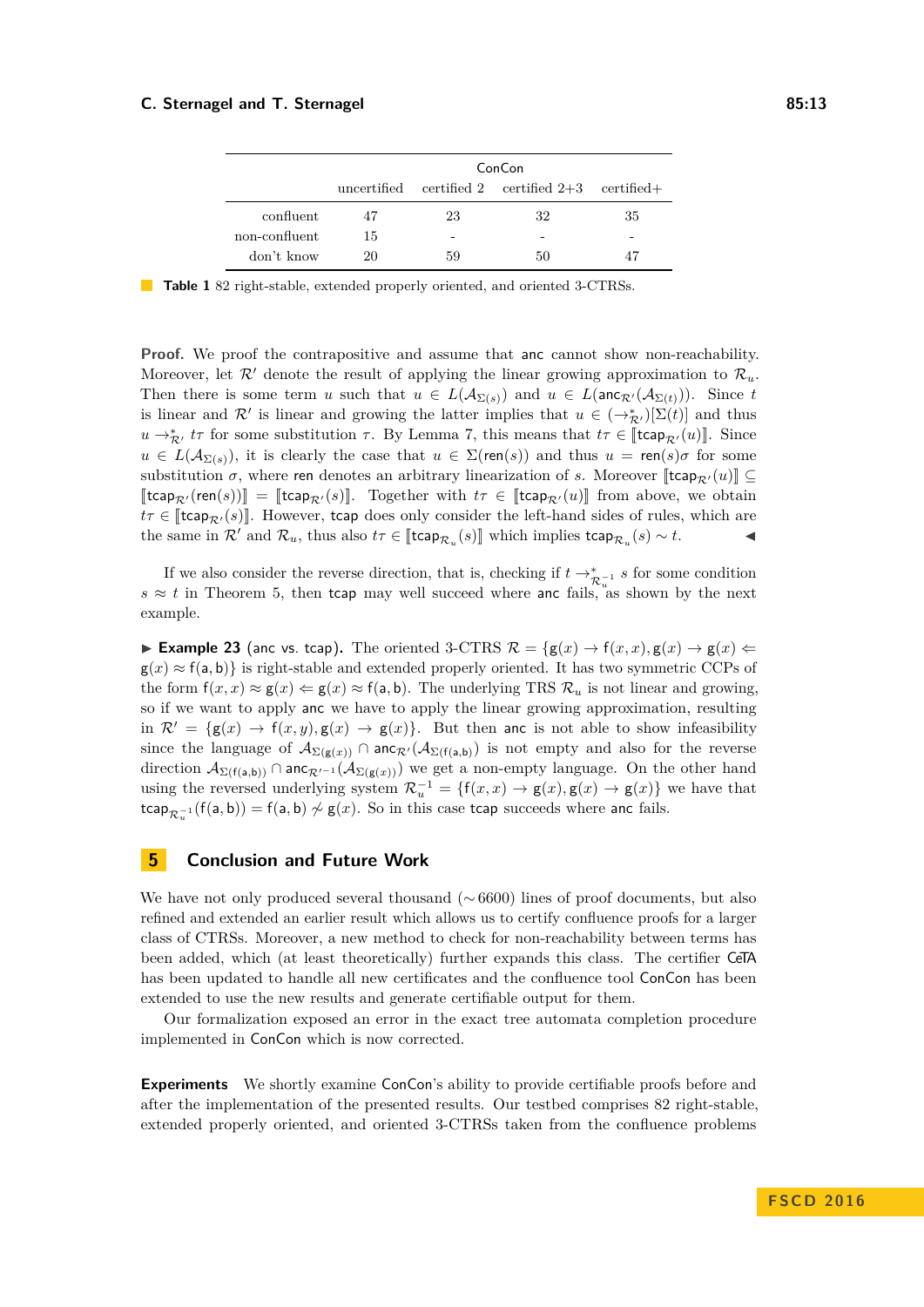## **85:14 Certifying Confluence of Almost Orthogonal CTRSs**

database (Cops).[7](#page-13-0) Note that only 52 of these 82 systems have at least one CCP and hence are amenable to the improved infeasibility methods.

All in all ConCon implements three criteria for checking confluence of oriented CTRSs.

<span id="page-13-3"></span>**1.** Strongly deterministic, quasi-decreasing 3-CTRSs are confluent if all CPs are joinable [\[1\]](#page-14-11).

<span id="page-13-1"></span>**2.** Theorem [5](#page-4-0) from above.

<span id="page-13-2"></span>**3.** A deterministic 3-CTRS is confluent if its unraveling is left-linear and confluent [\[20\]](#page-15-8).

These are accompanied by some infeasibility-methods (including the ones presented). So far criteria **[2](#page-13-1)** and **[3](#page-13-2)** have been formalized.

In Table [1](#page-12-1) we summarize our findings. The column labeled *uncertified* contains the results of unleashing ConCon using all (possibly not yet certifiable) criteria for confluence and infeasibility it implements. The next two columns labeled *certified 2* and *certified*  $2+3$ , respectively, show the numbers when only using certifiable methods already present in ConCon before the modification. In *certified 2* we only used the syntactic method from Suzuki et al. Column *certified 2+3* combines the latter with method **[3](#page-13-2)** employing unravelings. Finally, the column labeled *certified+* gives the results for the current version of ConCon including the newly implemented certifiable methods. One interesting point is that method **[2](#page-13-1)** completely subsumes **[3](#page-13-2)** in *certified+*. What we can see from the table is the following: We were able to increase the applicability of **[2](#page-13-1)** by 12 systems. But if we also take into account method **[3](#page-13-2)** we only gain 3 certified proofs. All together we can certify 35 out of 47 confluence proofs. So far we have not worked on formalizing the used non-confluence criteria, hence none of the non-confluence proofs can be certified.

Concerning Examples [16](#page-9-3) and [17](#page-9-4) it is interesting to note that criterion **[1](#page-13-3)** does not apply, because both systems are non-terminating and also criterion **[3](#page-13-2)** does not apply, because the unraveled system is non-confluent in both cases. So **[2](#page-13-1)** is the only of the three methods that can handle both examples.

Finally, we believe that the small gain of only 3 certified proofs in total, has to be taken with a grain of salt. On the one hand, since the number of CTRSs in Cops is rather low. On the other hand, and more importantly, since the class of CTRSs to which Theorem [5](#page-4-0) potentially applies, closely corresponds to what is actually allowed in functional and logic programs.

**Future Work** For the moment we have restricted our attention to confluence of CTRSs in general and Theorem [5](#page-4-0) in particular. However, we provide general techniques for the certification of non-reachability and non-joinability; those should be applicable also in other areas like certification of dependency graph approximations for termination of TRSs, non-confluence of TRSs, and more hypothetically the correctness of protocols.

As for the applicability of our method to the certification of dependency graph approximations, we conducted some preliminary experiments. Here, a *potential edge* consists of two pairs of terms  $(s, t)$  and  $(u, v)$  where the goal is to prove non-reachability of *u* from *t* (since then it does not turn into an actual edge, which might lead to an easier termination proof). Since at the time of writing the only certifiable way of handling dependency graphs in current termination tools is a tcap-based estimation, we started with all the 542428 potential edges obtained from the *termination problem database*[8](#page-13-4) that cannot already be handled by tcap. Of those, 129599 are trivially shown to be actual edges via unification (i.e., no rewrite

<span id="page-13-0"></span> $\frac{7}{7}$  <http://cops.uibk.ac.at>

<span id="page-13-4"></span><sup>8</sup> <http://termination-portal.org/wiki/TPDB>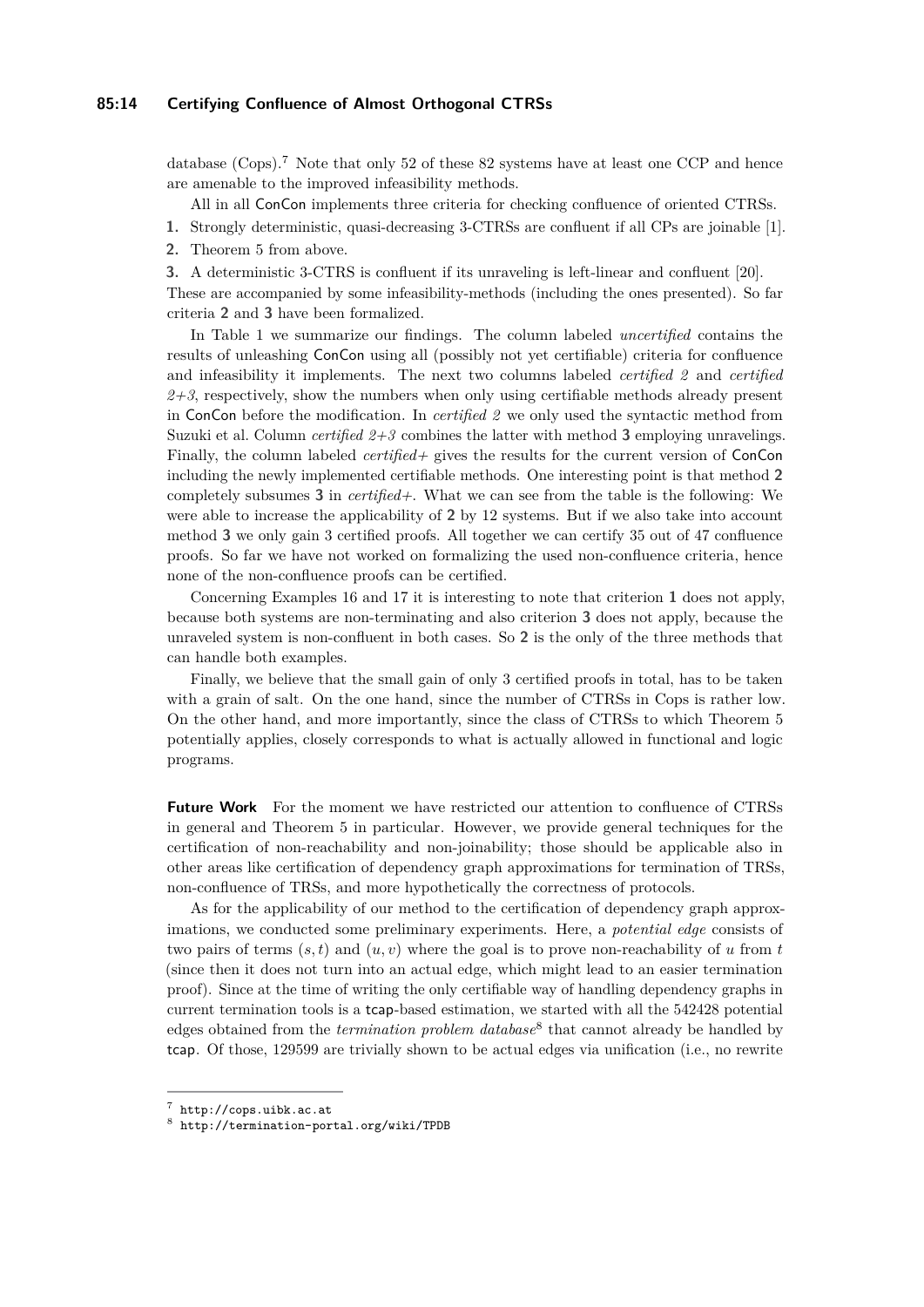steps are necessary). Out of the remaining 412829 potential edges, we were able to show non-reachability for  $10217/24291/43364$  when using a timeout of  $1/3/10$  seconds per edge.

Another direction of future work will be to formalize criterion **[1](#page-13-3)** and also extend our formalization to non-confluence proofs.

**Acknowledgments** We thank Bertram Felgenhauer for producing at least 1.5 of our examples. We also thank the anonymous reviewers for their constructive and helpful comments. Further thanks goes to the Austrian Science Fund (FWF project P27502) for supporting our work. Note that the authors are given in alphabetical order.

#### **References**

- <span id="page-14-11"></span>**1** Jürgen Avenhaus and Carlos Loría-Sáenz. On conditional rewrite systems with extra variables and deterministic logic programs. In *Proceedings of the 5th International Conference on Logic for Programming, Artificial Intelligence, and Reasoning*, volume 822 of *Lecture Notes in Computer Science*, pages 215–229. Springer, 1994. [10.1007/3-540-58216-9\\_40.](http://dx.doi.org/10.1007/3-540-58216-9_40)
- <span id="page-14-5"></span>**2** Franz Baader and Tobias Nipkow. *Term Rewriting and All That*. Cambridge University Press, 1998.
- <span id="page-14-4"></span>**3** Bertram Felgenhauer and René Thiemann. Reachability analysis with state-compatible automata. In *Proceedings of the 8th International Conference on Language and Automata Theory and Applications*, volume 8370 of *Lecture Notes in Computer Science*, pages 347–359. Springer, 2014. [10.1007/978-3-319-04921-2\\_28.](http://dx.doi.org/10.1007/978-3-319-04921-2_28)
- <span id="page-14-9"></span>**4** Thomas Genet. Decidable approximations of sets of descendants and sets of normal forms. In *Proceedings of the 9th International Conference on Rewriting Techniques and Applications*, volume 1379 of *Lecture Notes in Computer Science*, pages 151–165. Springer, 1998. [10.1007/BFb0052368.](http://dx.doi.org/10.1007/BFb0052368)
- <span id="page-14-10"></span>**5** Thomas Genet and Valerié Viet Triem Tong. Reachability analysis of term rewriting systems with timbuk. In *Proceedings of the 8th International Conference on Logic for Programming, Artificial Intelligence, and Reasoning*, volume 2250 of *Lecture Notes in Computer Science*, pages 695–706. Springer, 2001. [10.1007/3-540-45653-8\\_48.](http://dx.doi.org/10.1007/3-540-45653-8_48)
- <span id="page-14-7"></span>**6** Jürgen Giesl, René Thiemann, and Peter Schneider-Kamp. Proving and disproving termination of higher-order functions. In *Proceedings of the 5th International Workshop on Frontiers of Combining Systems*, volume 3717 of *Lecture Notes in Computer Science*, pages 216–231. Springer, 2005. [10.1007/11559306\\_12.](http://dx.doi.org/10.1007/11559306_12)
- <span id="page-14-8"></span>**7** Michael Hanus. On extra variables in (equational) logic programming. In *Proceedings of the 12th International Conference on Logic Programming*, pages 665–679. MIT Press, 1995.
- <span id="page-14-3"></span>**8** Florent Jacquemard. Decidable approximations of term rewriting systems. In *Proceedings of the 7th International Conference on Rewriting Techniques and Applications*, volume 1103 of *Lecture Notes in Computer Science*, pages 362–376. Springer, 1996. [10.1007/3-540-61464-](http://dx.doi.org/10.1007/3-540-61464-8_65) [8\\_65.](http://dx.doi.org/10.1007/3-540-61464-8_65)
- <span id="page-14-0"></span>**9** Tobias Nipkow, Lawrence Charles Paulson, and Makarius Wenzel. *Isabelle/HOL - A Proof Assistant for Higher-Order Logic*, volume 2283 of *Lecture Notes in Computer Science*. Springer, 2002. [10.1007/3-540-45949-9.](http://dx.doi.org/10.1007/3-540-45949-9)
- <span id="page-14-6"></span>**10** Enno Ohlebusch. *Advanced Topics in Term Rewriting*. Springer, 2002.
- <span id="page-14-1"></span>**11** Christian Sternagel and Aart Middeldorp. Root-labeling. In *Proceedings of the 19th International Conference on Rewriting Techniques and Applications*, volume 5117 of *Lecture Notes in Computer Science*, pages 336–350. Springer, 2008. [10.1007/978-3-540-70590-1\\_23.](http://dx.doi.org/10.1007/978-3-540-70590-1_23)
- <span id="page-14-2"></span>**12** Christian Sternagel and Thomas Sternagel. Level-confluence of 3-CTRSs in Isabelle/HOL. In Tiwari and Aoto [\[18\]](#page-15-6). [http://www.csl.sri.com/users/tiwari/iwc2015/iwc2015.](http://www.csl.sri.com/users/tiwari/iwc2015/iwc2015.pdf) [pdf](http://www.csl.sri.com/users/tiwari/iwc2015/iwc2015.pdf).